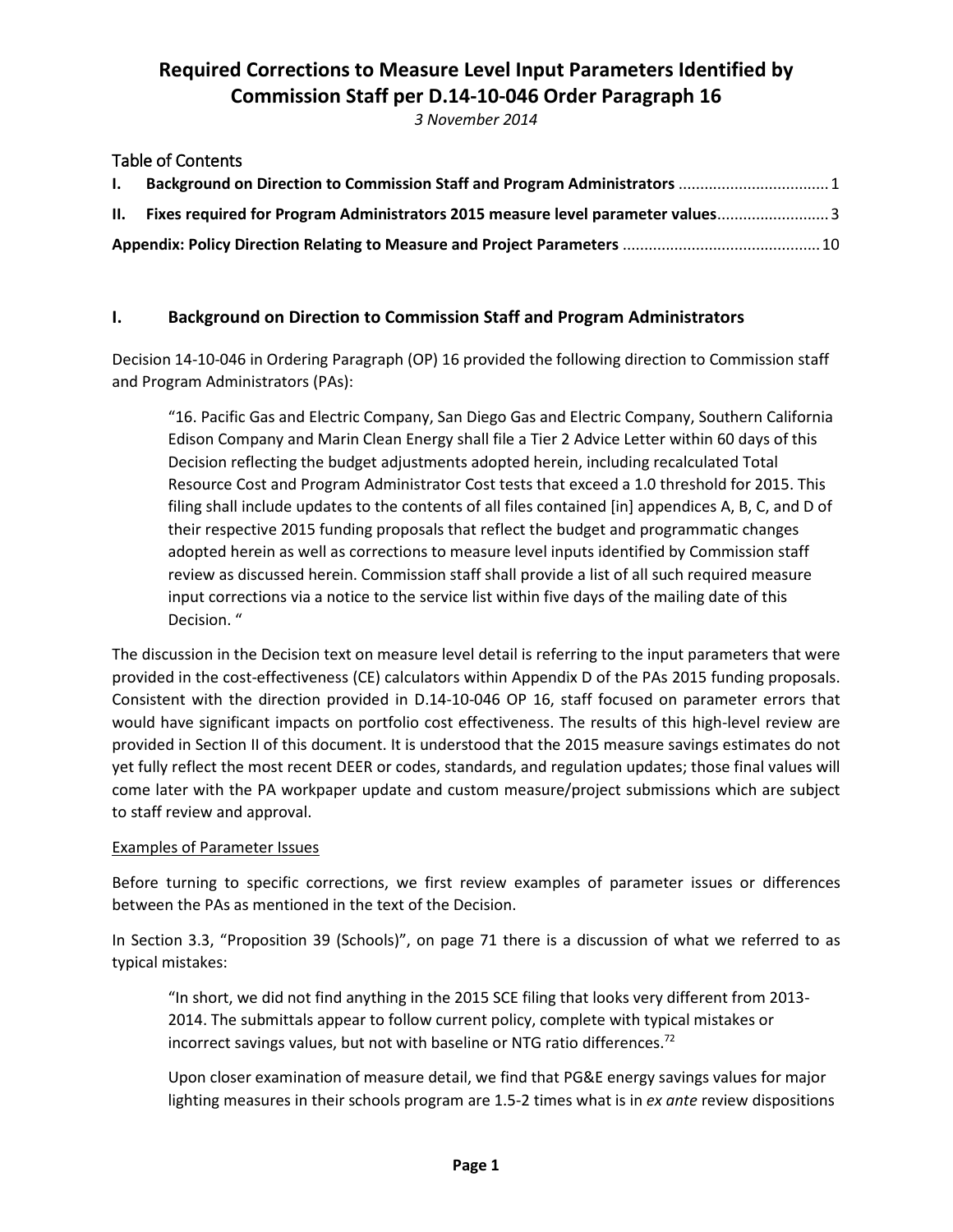for 2013-2014 even using pre-existing baselines. Correcting these will lower their TRC's. The \$/kWh incentive cost per savings values between PG&E and SCE are very different, a fact that is unexpected and indicates possible issues with consistency across IOUs (some variation would be expected due to measure mix differences, but not on the order observed here).

PAs should double-check for and correct any such errors. We direct (again) PAs to use the latestavailable DEER values, and to ensure that their implementers do the same."

Footnote 72 "Some increase in incentives may already be "baked in" to SCE and PG&E's filings. As already discussed above, SCE appears to already be using a .85 NTG ratio for school projects. As to PG&E, we note that generally the K-12 and CCC TRC's are lower than the other portfolio components of an equivalent type of measure content (commercial lighting highest, commercial HVAC next, then commercial refrigeration and other miscellaneous measure types). The exception is the PG&E CCC program which has some problems with the *ex ante* measure costs being 1.5-2x too low as discussed in the next body paragraph. Also, the incentive rates (\$/kWh and \$/therm incentive costs in tables) that PG&E pays to customers are much higher for schools that for other programs. So it seems PG&E has already increased incentives – this appears to hold in the 2013 claims as well."

In Section 3.4, "Locational Targeting", on page 82 there is a discussion relating to early retirement, remaining useful life, and industry standard practice PA proposals that are rejected.

"SCE also proposes allowing more deemed and custom early retirement measures in the J-S region by:

- 1. Defining "preponderance of evidence;"
- 2. Posting and freezing Industry Standard Practice studies;
- 3. Allowing PAs to propose remaining useful life; and
- 4. Removing the 20 year EUL cap.

All four of these items would presumably lead to lower baselines and/or longer lives and so greater cost effectiveness for particular measures and associated projects within the targeted area.

We decline to adopt the first three of these changes. The Policy Manual disclaims at length on the meaning of "preponderance of the evidence." Putting further gloss on the phrase will not assist parties or Commission Staff in interpreting it. Conversely, posting and freezing industry standard rules risks ossification of the values (as has been alleged to be a problem with DEER; see above). We decline to turn over to PAs authority to set remaining useful life values. All of these determinations are without prejudice to reevaluation of these requests later in this proceeding or in a subsequent proceeding."

In Section 3.6, "Home Upgrade Programs (Home Upgrade and Advanced Home Upgrade)", on page 95 it is noted that "upgrades actually undertaken yield far lower savings than forecast". Although there are not specific parameters mentioned, staff understood this concern and reviewed the relevant PA CE measure parameters.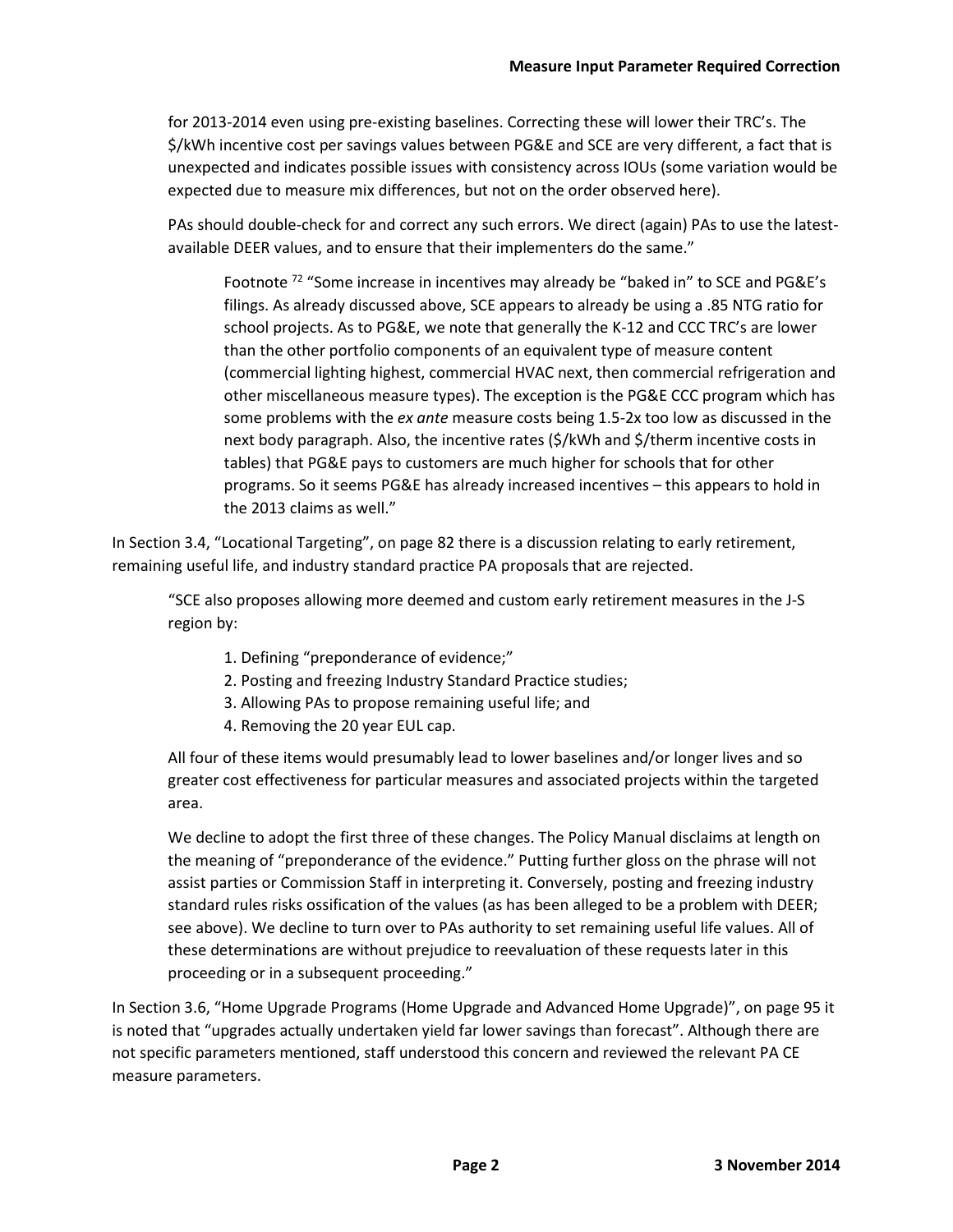In Section 3.9, on page 108, "Total PA Budgets, Plus Additional Issues Not Previously Discussed", there is some added discussion of the expected updated content of the compliance filing directed by OP 16.

"The IOUs and MCE shall submit updated cost calculators. The updated cost calculators shall include updates to the contents of all files contained appendices A, B, C, and D of the IOUs' and MCE's respective 2015 funding proposals reflecting the budget and programmatic direction in this Decision. Those changes include, but are not limited to:

• Changes to measure input values where Unit Energy Savings values are higher than ex ante review and DEER support.<sup>93"</sup>

Footnote<sup>93</sup> "Commission staff shall provide a list of all such required measure input corrections via a notice to the service list within five days of the mailing date of this Decision."

Continuing this discussion on page 109 in the same section, the need for the compliance filing and PA reporting values to be updated or corrected is further elaborated in the discussion of the relatively low TRC values in the PA proposals.

"Certainly we would prefer to see values of 1.25 or greater, but in view of the calculation errors we have identified and are requiring the IOUs to fix we see less need for the "hedge" than we previously did, and are more concerned about unanticipated consequences of fund-shifting to meet a higher TRC/PAC in response to corrections to calculations."

Overall, the above discussion in the text guided staff in their review so as to include four major areas of focus:

- 1. Appropriate measure costs and incentive values such that the TRC participant net cost is reasonable
- 2. Appropriate use and specification of early retirement measures
- 3. Use of appropriate Net-to-Gross ratio (NTG) values
- 4. Use of appropriate Unit Energy Savings (UES) values

The following section provides an overview of the results of staff's review.

# <span id="page-2-0"></span>**II. Fixes required for Program Administrators 2015 measure level parameter values**

Staff reviewed the measure level detail contained in the cost-effectiveness calculators included as Appendix D of the PA 2015 funding proposals. A list of measures requiring fixes to measure level input parameters in each of the four issue categories identified in section I above was compiled by staff. A workbook is provided for each PA with up to five tabs as follows:

- 1. <PA initials> PC a list of measures with measure costs that are not appropriate
- 2. <PA initials> ER a list of measures with dual baseline parameters that are not appropriate
- 3. <PA initials> NTG a list of measures with net-to-gross ratio values that are not appropriate
- 4. <PA initials> UES a list of measures with unit energy savings (kWh, kW, therm) that are not appropriate
- 5. <PA initials> ALL a list of all measures as extracted from the PA filed CE calculators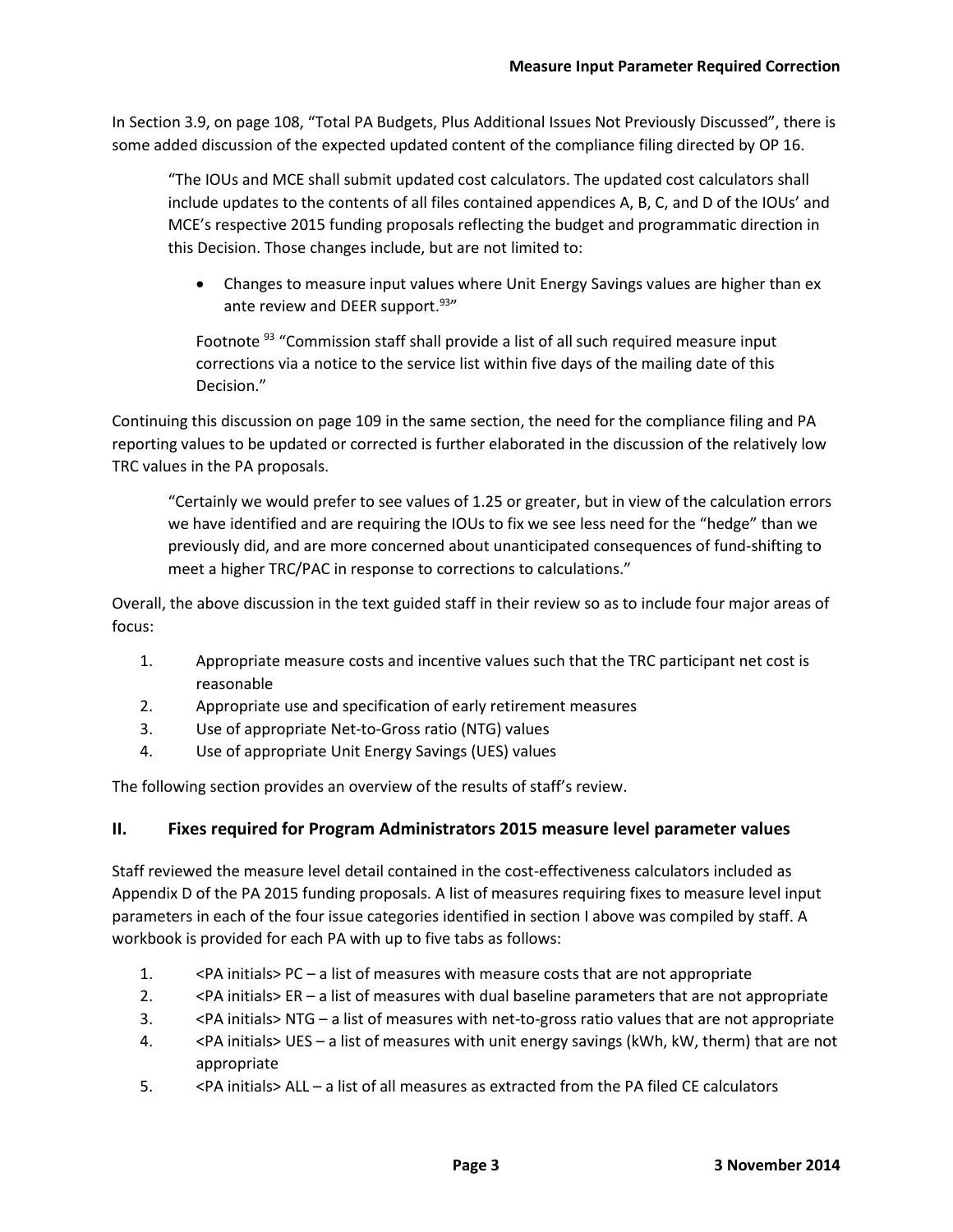Each of the tabs contains one or more rows with one measure per row. The complete set of measure parameters as well as additional cost effectiveness calculated parameters are supplied on each row. On the NTG and UES tabs there are comments on each row indicating the nature of the problems as discussed below. The PC and ER tabs have an indication in the far right columns of the cost or ER parameter issues as discussed below. In the table below is a summary of the measure counts on each tab for each PA.

|                 | <b>PC</b> | ER   | <b>NTG</b> | <b>UES</b> | <b>ALL</b> |
|-----------------|-----------|------|------------|------------|------------|
| PG&E            | 1046      |      | 1990       | 224        | 5321       |
| <b>SCE</b>      | 841       | 2057 | 1298       | 162        | 5058       |
| SDG&E           | 14        |      | 127        | 48         | 758        |
| <b>SCG</b>      |           |      | 35         |            | 307        |
| MCE (MEA)       |           |      | 25         |            | 67         |
| <b>BayRen</b>   |           |      |            |            | 16         |
| <b>SoCalREN</b> |           | 10   |            |            | 59         |

Due to the size of the workbooks they cannot be included as attachments and thus are posted at the following locations:

# Download page for this and all other documents:

<ftp://deeresources.com/E3CostEffectivenessCalculators/2015IOUsubmissions/>

# This memo:

[ftp://deeresources.com/E3CostEffectivenessCalculators/2015IOUsubmissions/RequiredCorrectionsPerD](ftp://deeresources.com/E3CostEffectivenessCalculators/2015IOUsubmissions/RequiredCorrectionsPerD1410046OrderParagraph16_2014-11-03.pdf) [1410046OrderParagraph16\\_2014-11-03.pdf](ftp://deeresources.com/E3CostEffectivenessCalculators/2015IOUsubmissions/RequiredCorrectionsPerD1410046OrderParagraph16_2014-11-03.pdf)

# PG&E workbook:

[ftp://deeresources.com/E3CostEffectivenessCalculators/2015IOUsubmissions/2015\\_Review\\_MeasuresA](ftp://deeresources.com/E3CostEffectivenessCalculators/2015IOUsubmissions/2015_Review_MeasuresAdjCost+ER+NTG+UES_2014-10-31-PGE.xlsx) [djCost+ER+NTG+UES\\_2014-10-31-PGE.xlsx](ftp://deeresources.com/E3CostEffectivenessCalculators/2015IOUsubmissions/2015_Review_MeasuresAdjCost+ER+NTG+UES_2014-10-31-PGE.xlsx)

# SCE workbook:

[ftp://deeresources.com/E3CostEffectivenessCalculators/2015IOUsubmissions/2015\\_Review\\_MeasuresA](ftp://deeresources.com/E3CostEffectivenessCalculators/2015IOUsubmissions/2015_Review_MeasuresAdjCost+ER+NTG+UES_2014-10-31-SCE.xlsx) [djCost+ER+NTG+UES\\_2014-10-31-SCE.xlsx](ftp://deeresources.com/E3CostEffectivenessCalculators/2015IOUsubmissions/2015_Review_MeasuresAdjCost+ER+NTG+UES_2014-10-31-SCE.xlsx)

# SDG&E workbook:

[ftp://deeresources.com/E3CostEffectivenessCalculators/2015IOUsubmissions/2015\\_Review\\_MeasuresA](ftp://deeresources.com/E3CostEffectivenessCalculators/2015IOUsubmissions/2015_Review_MeasuresAdjCost+ER+NTG+UES_2014-10-31-SDGE.xlsx) [djCost+ER+NTG+UES\\_2014-10-31-SDGE.xlsx](ftp://deeresources.com/E3CostEffectivenessCalculators/2015IOUsubmissions/2015_Review_MeasuresAdjCost+ER+NTG+UES_2014-10-31-SDGE.xlsx)

# SCG workbook:

[ftp://deeresources.com/E3CostEffectivenessCalculators/2015IOUsubmissions/2015\\_Review\\_MeasuresA](ftp://deeresources.com/E3CostEffectivenessCalculators/2015IOUsubmissions/2015_Review_MeasuresAdjCost+ER+NTG+UES_2014-10-31-SCG.xlsx) [djCost+ER+NTG+UES\\_2014-10-31-SCG.xlsx](ftp://deeresources.com/E3CostEffectivenessCalculators/2015IOUsubmissions/2015_Review_MeasuresAdjCost+ER+NTG+UES_2014-10-31-SCG.xlsx)

# MCE (MEA) workbook:

[ftp://deeresources.com/E3CostEffectivenessCalculators/2015IOUsubmissions/2015\\_Review\\_MeasuresA](ftp://deeresources.com/E3CostEffectivenessCalculators/2015IOUsubmissions/2015_Review_MeasuresAdjCost+ER+NTG+UES_2014-10-31-MEA.xlsx) [djCost+ER+NTG+UES\\_2014-10-31-MEA.xlsx](ftp://deeresources.com/E3CostEffectivenessCalculators/2015IOUsubmissions/2015_Review_MeasuresAdjCost+ER+NTG+UES_2014-10-31-MEA.xlsx)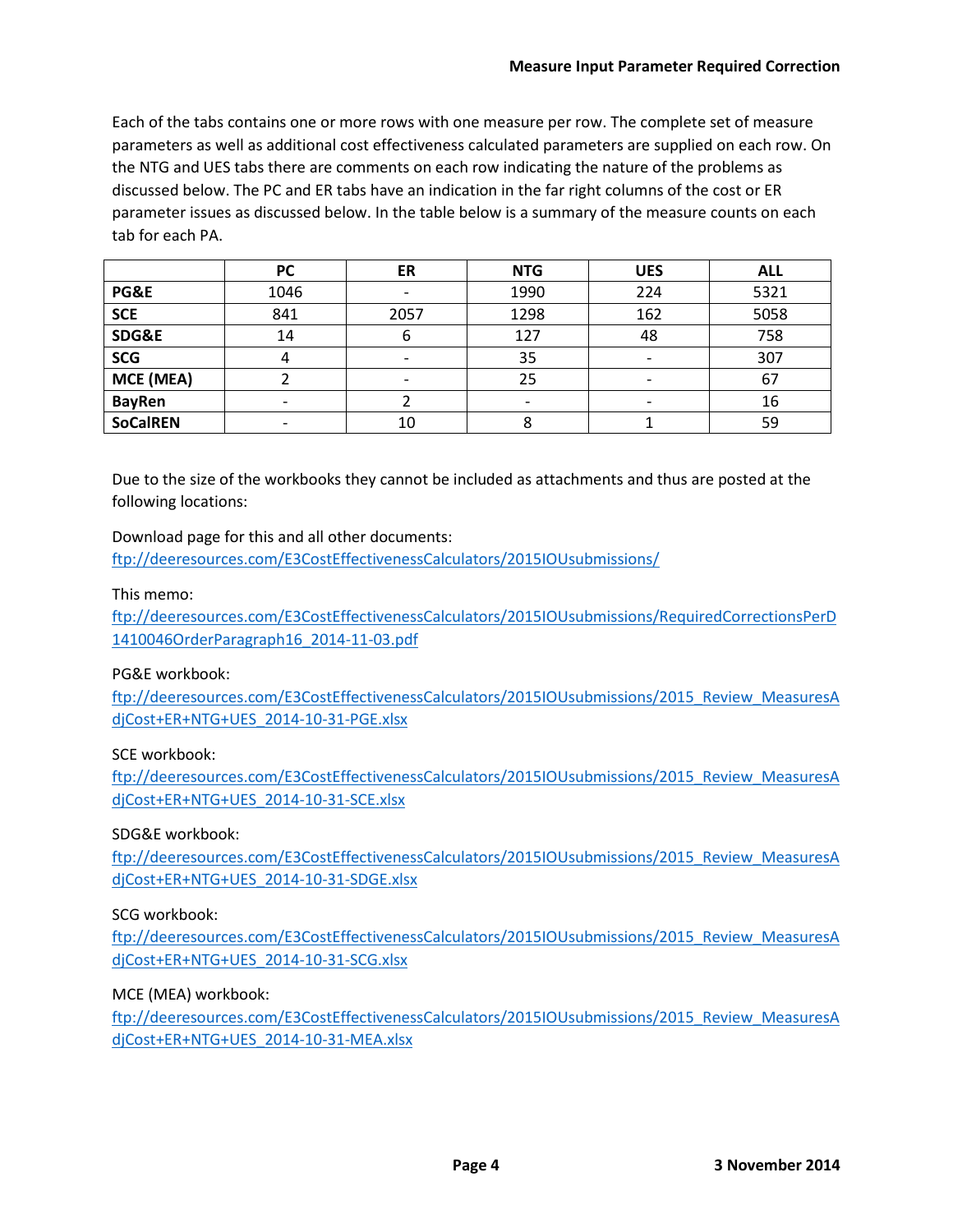BayREN workbook:

[ftp://deeresources.com/E3CostEffectivenessCalculators/2015IOUsubmissions/2015\\_Review\\_MeasuresA](ftp://deeresources.com/E3CostEffectivenessCalculators/2015IOUsubmissions/2015_Review_MeasuresAdjCost+ER+NTG+UES_2014-10-31-BAYREN.xlsx) [djCost+ER+NTG+UES\\_2014-10-31-BAYREN.xlsx](ftp://deeresources.com/E3CostEffectivenessCalculators/2015IOUsubmissions/2015_Review_MeasuresAdjCost+ER+NTG+UES_2014-10-31-BAYREN.xlsx)

SoCalREN workbook:

[ftp://deeresources.com/E3CostEffectivenessCalculators/2015IOUsubmissions/2015\\_Review\\_MeasuresA](ftp://deeresources.com/E3CostEffectivenessCalculators/2015IOUsubmissions/2015_Review_MeasuresAdjCost+ER+NTG+UES_2014-10-31-SCREN.xlsx) [djCost+ER+NTG+UES\\_2014-10-31-SCREN.xlsx](ftp://deeresources.com/E3CostEffectivenessCalculators/2015IOUsubmissions/2015_Review_MeasuresAdjCost+ER+NTG+UES_2014-10-31-SCREN.xlsx)

Combined workbook with all the above:

[ftp://deeresources.com/E3CostEffectivenessCalculators/2015IOUsubmissions/2015\\_Review\\_MeasuresA](ftp://deeresources.com/E3CostEffectivenessCalculators/2015IOUsubmissions/2015_Review_MeasuresAdjCost+ER+NTG+UES_2014-10-31-v1.xlsx) [djCost+ER+NTG+UES\\_2014-10-31-v1.xlsx](ftp://deeresources.com/E3CostEffectivenessCalculators/2015IOUsubmissions/2015_Review_MeasuresAdjCost+ER+NTG+UES_2014-10-31-v1.xlsx)

Below is a summary of the each of the four categories of issues that require fixing in the PA ex ante submissions as found in their 2015 estimated measure details.

- 1. **Comparison of Measure, Net and Gross Costs, and Incentives:** Staff reviewed all submitted cost information and identified issues described below:
	- 1.1. Measure cost is less than the rebate cost: As discussed in more detail in Section 1 of the appendix, any measures where the measure cost is less than the rebate is expected to be a very rare occurrence and one that requires explanation and justification for staff review and approval. However, staff's opinion is that all measures having this problem appear to be errors that require correction. Additionally, as noted below and in the appendix Section 1, the "rebates to customer" input can only be utilized for cash payments or bill credits to the customer, not payments to others for their services or materials.
		- 1.1.1.*Measure cost is zero:* Measures in this category have either a missing cost for the installed measure or appear to incorrectly assume services (such as design "incentive," or maintenance contract sign-up payments) with no associated cost incurred by the customer. Other examples may be "adders" or "kickers" related to other measures; these must be correctly included in the incentive listed for the measures to which they apply.
		- 1.1.2.*Measure cost is less than the incentive:* These measures include measure costs but the measure cost is less than the incentive. This is likely due to the use of out-of-date measure costs (such as those included with DEER 2005) while the PA established incentives are based on the current market cost differential and thus has some information available on current market costs. These measures must be revised to include appropriate current market measure costs estimates. If no estimates are readily available staff expects these values to be estimated at twice the incentive or greater.
	- 1.2. Incentive incorrectly specified as rebate: Many costs associated with direct install, upstream, midstream, and direct install delivery mechanisms, as well as fees paid to implementers or other entities, have been incorrectly specified as rebates to customers. These must be revised to reflect the correct classification as incentives to others, direct install costs or non-incentive direct implementation administrator costs. Additionally, some direct install measures are specified with a measure cost of zero or a value less than the listed incentive. For direct install measures the measure cost must be at least the direct install cost plus any customer copayment. Payments for services related to measure installation must include the service cost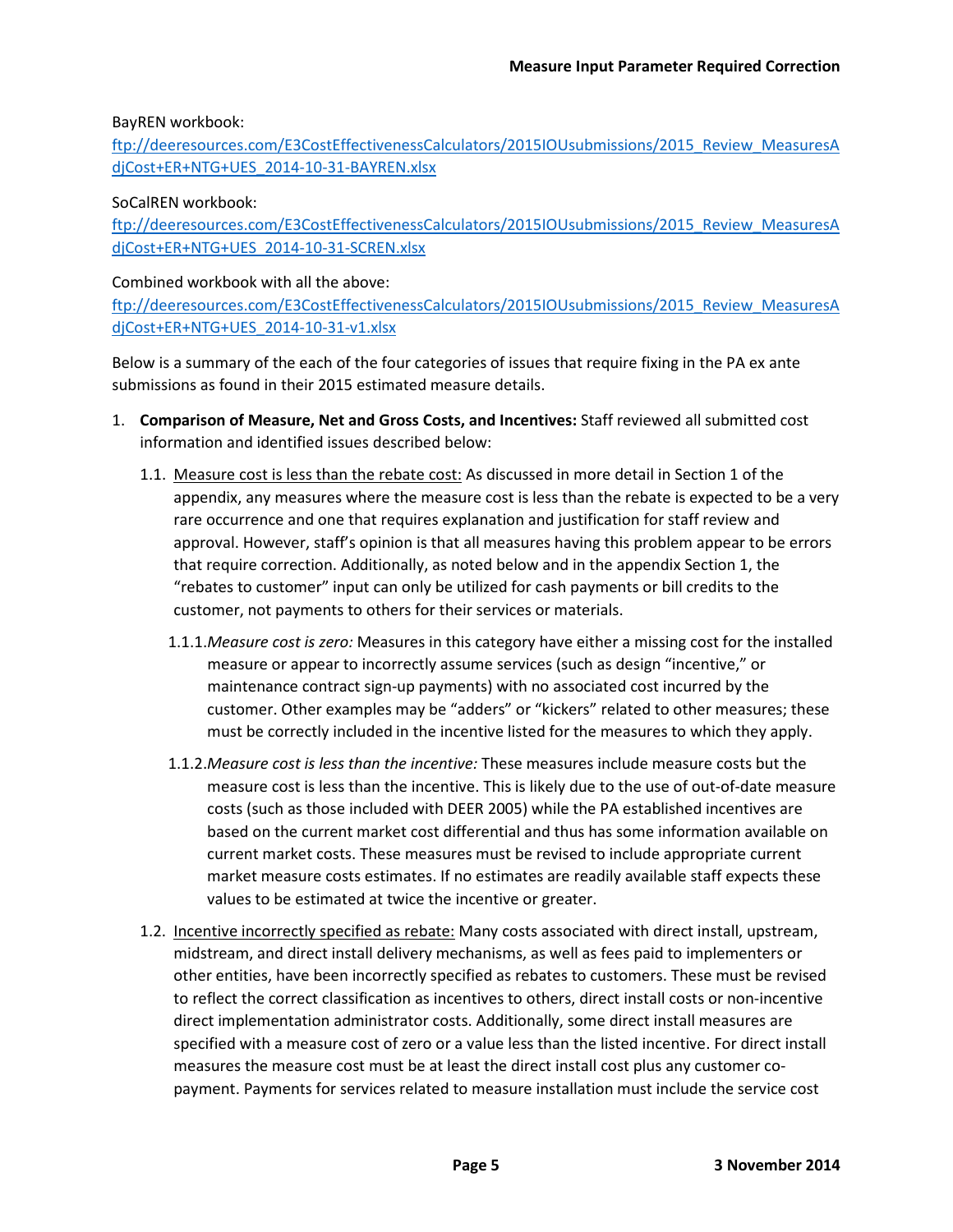which cannot be less that the payment made. Payments for services not related to measure installation are not to be classified as incentives but rather as non-incentive direct implementation (NIDI) costs.

- 2. **Review for Early Retirement Measures:** Staff reviewed all measures for incorrect early retirement (ER) specifications or areas where further supporting documentation and justification is required.
	- 2.1. Measures with high remaining useful life: As discussed in appendix Section 3, any measures where the remaining useful life (RUL) of the pre-existing equipment exceeds one-third of the expected useful life (EUL) of that equipment requires justification with supporting documentation. Typically the RUL of the pre-existing equipment is equal to or less than the EUL of the replacement equipment; for this reason staff is using the EUL provided by PAs in the measure detail as representative of the EUL of the pre-existing equipment for this error check. Per D.14-10-046, a PA can propose for staff review and approval EULs of pre-existing equipment that exceed 20 years and then use that value when estimating RULs; however no such elevated EUL values are available for use.
	- 2.2. Measures with incremental savings but zero incremental cost: Any measures with incremental savings specified are expected to also have incremental costs provided. A measure with incremental savings without an incremental cost is likely a mistake requiring correction. Alternatively, zero incremental cost implies there is no incremental cost required to obtain the incremental savings in which case staff would not approve the measure without specific justification as this indicates that no incentive is normally required. Staff has identified those measures with missing incremental costs.
	- 2.3. Measures with no incremental savings and no incremental cost: Measures that have no incremental savings and no incremental cost imply that these are "to code" measures which require supporting justification and approval. As discussed in appendix Section 3, to-code measures are not approved activities except when specifically authorized by the Commission.
- 3. **Net-to-Gross Ratio Review:** Staff reviewed assigned net-to-gross ratio (NTG) values and identified assignments that appear to be in error or require additional supporting documentation and justification for review and approval.
	- 3.1. Possible error in NTG assignment: There are some measures assigned a NTG value of one (1). Some of the NTG=1 values are clearly mistakes. Examples include a pool pump retailer incentive that should be assigned the default, or a "design team" incentive that should have a cost and the default NTG or be included as a non-incentive direct implementation cost. Other measures appear to simply have incorrect NTG assignments. For example, several non-lighting measures appear to be assigned NTG values that are only applicable for lighting measures for direct install to hard-to-reach customers (0.89 for T8 linear fluorescent and 0.8 for commercial CFLs). These appear to be errors that require substitution of the correct NTG assignments.
	- 3.2. Use of upstream NTG values: Some NTG assignments appear to be values that can only represent upstream incentive delivery mechanisms (such as the commercial package HVAC),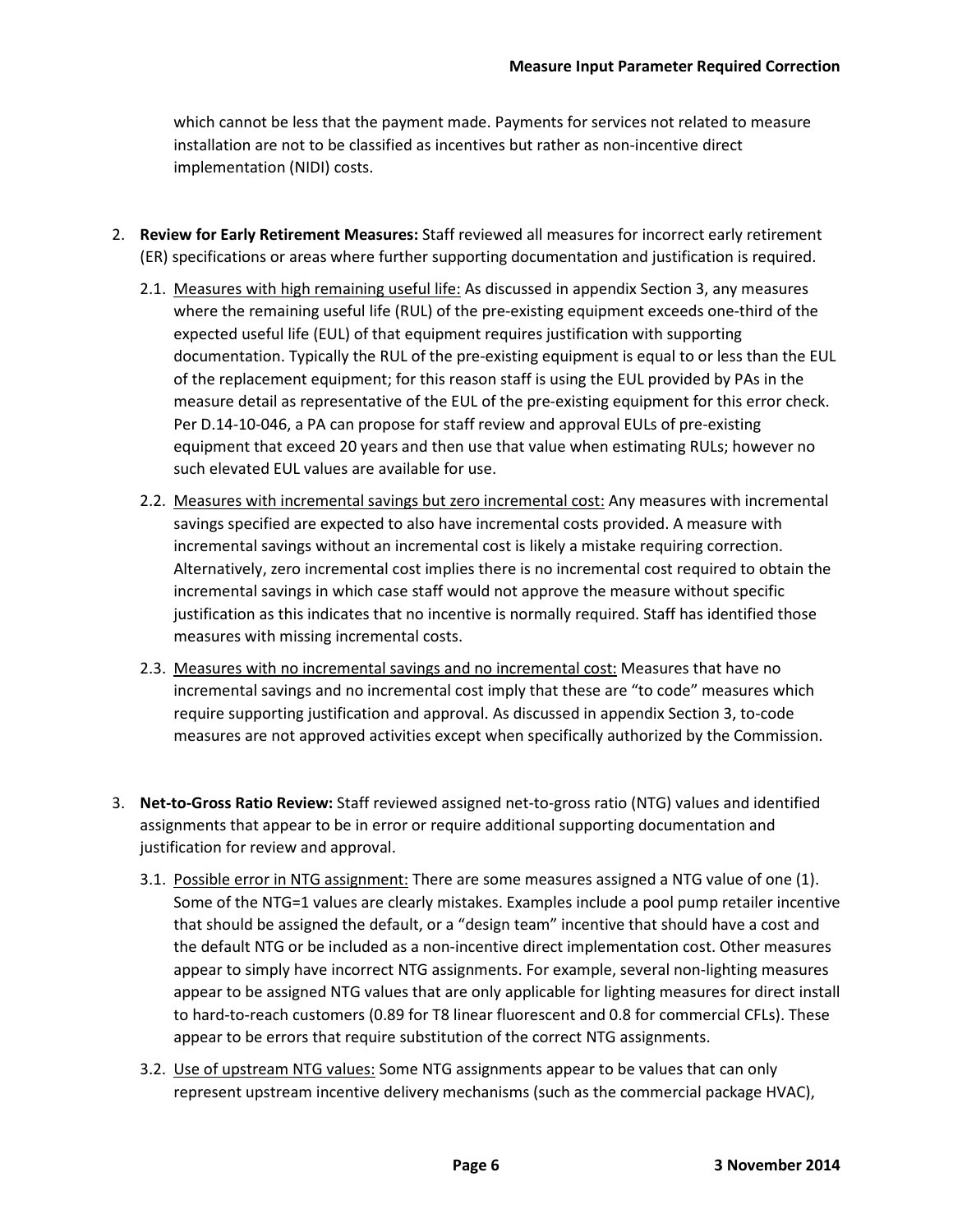but the program and measure information do not clearly indicate these are upstream programs. These measures should be clarified as entirely upstream, and, if not, NTG values should be adjusted to the default or otherwise applicable and appropriate values.

- 3.3. Use of direct install into hard-to-reach customer default: It appears that all PAs are assigning NTG values from the category of "direct install to hard-to-reach customers" (DI/HTR) for local government (LGP) and third-party (3P) programs. *This NTG designation is NOT for activities that are either direct install OR to hard-to-reach customer, but instead they are only for direct install activities into hard-to-reach customer facilities/homes*. As described in appendix Section 2, there are specific criteria that must be met for customers to be considered hard-to-reach that exclude most customers in major metropolitan areas as well as businesses over a very small size. Instead of the DI/HTR customer default (0.89 for T8 linear fluorescent, 0.80 for commercial CFL, and 0.85 for all other technologies) staff expects the use of more appropriate defaults (most commonly 0.60 to 0.70).
- 3.4. Use of Emerging Technology default: It appears that all PAs are assigning the Emerging Technology (ET) default of 0.85 to all LED measures. It is not clear of the basis for this assignment. Since many LED measures appear in 3P or LGP programs, these may also be assigned the DI/HTR defaults as described above. As directed in D.12-05-015 and discussed in detail in appendix Section 2, PAs must propose and request approval from staff for the use of the ET default. Additionally, D.12-05-015 requires that, in order for the ET default to be used, the measure inclusion into the portfolio must be directly attributable to the emerging technology program activity. Staff requires PAs to present a list of all measures proposed for ET NTG treatment which includes a summary of the evidence (including specific references that support the request) for attribution of portfolio inclusion to the ET programs. Simply including the ET NTG designation in a workpaper or other document, with no documentation to support the ET program influence claim, is not sufficient.
- 3.5. NTG default for recent measures: The DEER "default" NTG value of 0.7 is available to be assigned to measures that have not been in the same program for at least two years. Staff has reviewed previous program cycle workpapers and claims for measures having this NTG assignment and believe that this NTG value has been assigned incorrectly for a number of measures. Staff believes that the generic defaults of 0.55 for the residential sector and 0.6 for other sectors is the correct assignment for these cases and requires this correction.
- 3.6. Use of NTG value that is not in DEER: Values that appear to be from earlier versions of DEER, retired by Commission decision, were used to assign NTG values for Savings-By-Design (SBD) new construction programs. Some SBD records were assigned custom project values of 0.81 and 0.82, however there are no such values in 2011 DEER. Staff expects the correct values should be assigned from the current list DEER NTG values for custom projects, primarily the value of 0.60.
- 3.7. Use of newly authorized NTG value: D.14-10-046 in OP 9 authorized the use of a NTG value of 0.85 for "all projects undertaken by schools, and for programs targeting specific transmission, distribution, or generation constrained areas (other than bottoming-cycle combined heat and power projects)". The referenced OP also specifies that all "K-12 and community college energy efficiency projects, not just those funded by Proposition 39, are eligible for the treatment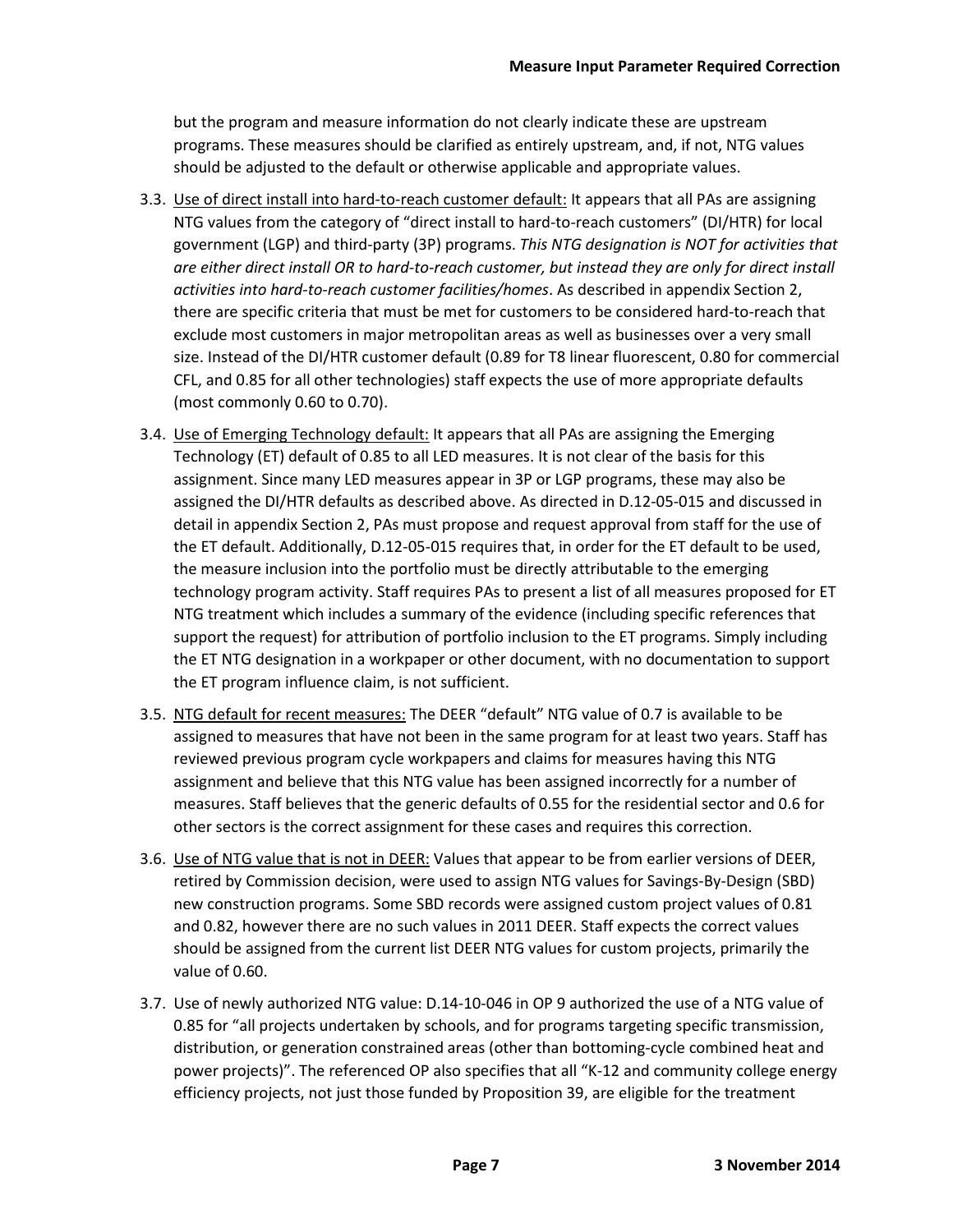specified". Staff requires that PA submissions explicitly identify that this "K-12/CCC School NTG" value is being use for any measure and ensure that such use follows direction and is not applied for facility projects not located at K-12 or CCC schools.

#### 4. UES values not appropriate

- 4.1. Improper baseline specifications for T5/T5 high bay measures: Staff's review of the 2013 and 2015 measure details and the previously submitted relevant PA workpapers identified a group of T5 and high-bay linear fluorescent measures replacing high intensity discharge (HID) fixtures that utilized inappropriate baseline technologies. In some cases, replace on burnout (ROB) values were claimed but the pre-existing technologies did not meet DEER requirements for code baselines. These measures shall be corrected using the required DEER specified code baselines; early retirement implementation of these measures may be used when ER requirements are met. Staff does not accept that evidence requirements for early retirement have been met for any downstream rebate activity other than direct install activities. Based on staff's review of workpapers for these measures submitted for the 2013-2014 cycle, proposed savings for these measures are overestimated by as much as 100%.
- 4.2. To-code measures that are not approved or authorized: In addition to the discussion below, more details on policy related to to-code measures requiring specific Commission approval is found in appendix Section 3.
	- 4.2.1.*Code minimum small package HVAC measures:* All of the electric utilities have measures described as SEER 14 or SEER 14.5 package and split air conditioners and heat pumps. As of January 1, 2015, the minimum state and federal requirement changes to SEER 14, meaning that SEER 14 (and SEER 14.5) measures are considered "to code" measures and should not appear in the portfolio after 1 Jan 2015. Staff has concerns that incentives continue to be offered for EER and SEER rated HVAC equipment with SEER/EER/IEER rating that minimally exceed code; for example an EER or SEER that is less than 1.5-2 above the code requirement. These measures offer minimal typical customer savings above code and due to equipment component variations and California climate variations some installations of these marginally above code rated measures will result in performance equal to or below typical code compliant measures. Staff urges the PAs to include measure specifications that will ensure all installations will provide savings above (and also more than just marginally above) typical code compliant choices.
	- 4.2.2. *Standard practice linear fluorescent measures:* Based upon the measure name used (specific workpaper or measure code detail were not supplied as expected in the filings), some measures appear to be retrofits to linear fluorescent technologies that are identical to the DEER code baseline as well as standard practice identified in recent evaluation studies such as the Commercial Market Share Tracking and Commercial Downstream Lighting studies. These to-code measures are not authorized and should be removed from programs in favor of more efficient technologies; past and current ROB/NR implementation of these measures should have zero savings and past and current ER implementations have zero savings in the post-RUL period.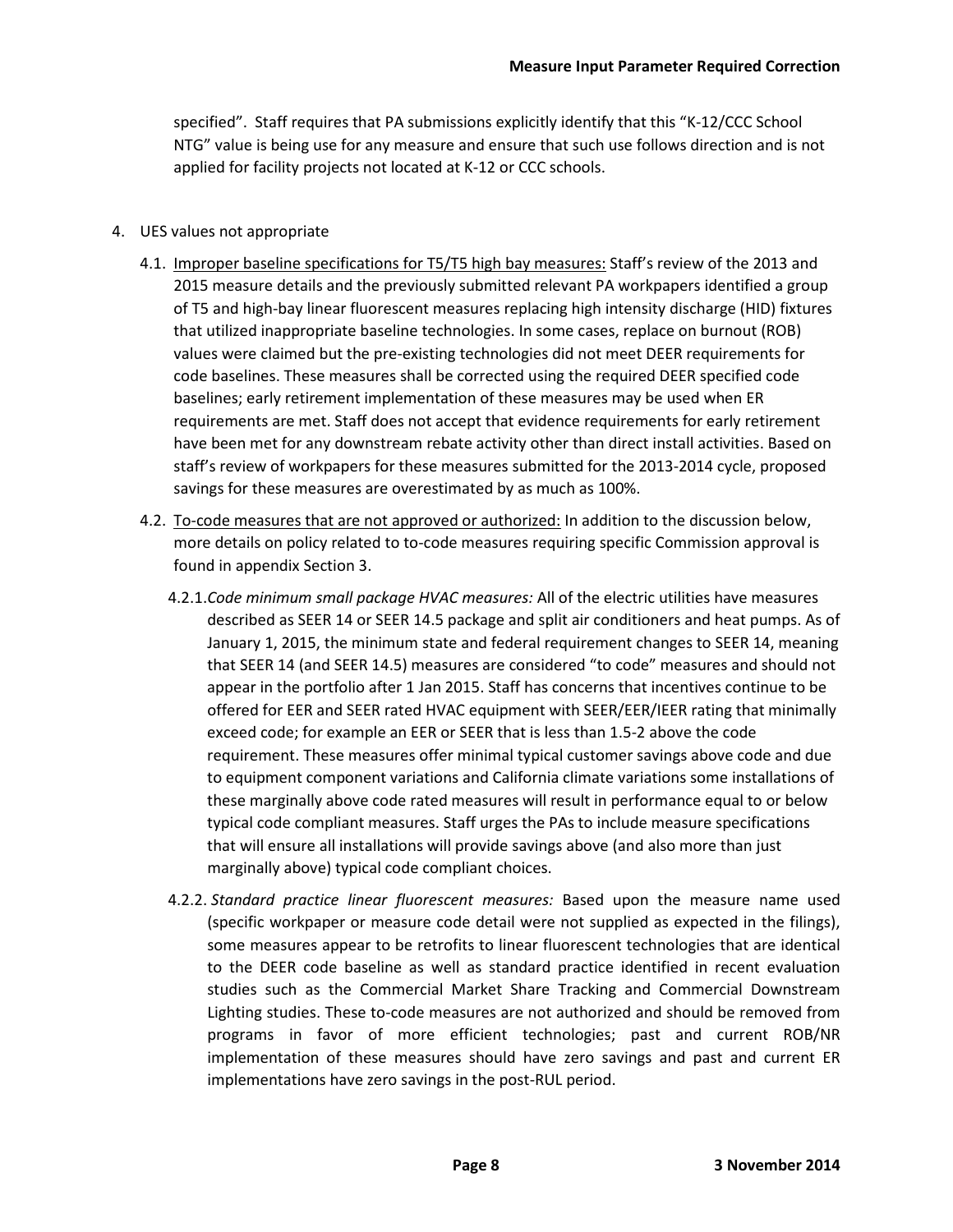4.2.3. *Standard practice HID measures:* There are groups of measures described as "Pulse Start Metal Halide" technologies. Unless these measures include high efficiency electronic ballasts, these measures are identical to the DEER code baseline as well as standard practice identified in recent evaluation studies such as the Commercial Market Share Tracking and Commercial Downstream Lighting studies. These to-code measures are not authorized and should be removed from programs in favor of more efficient technologies; past and current ROB/NR implementation of these measures should have zero savings and past and current ER implementations have zero savings in the post-RUL period.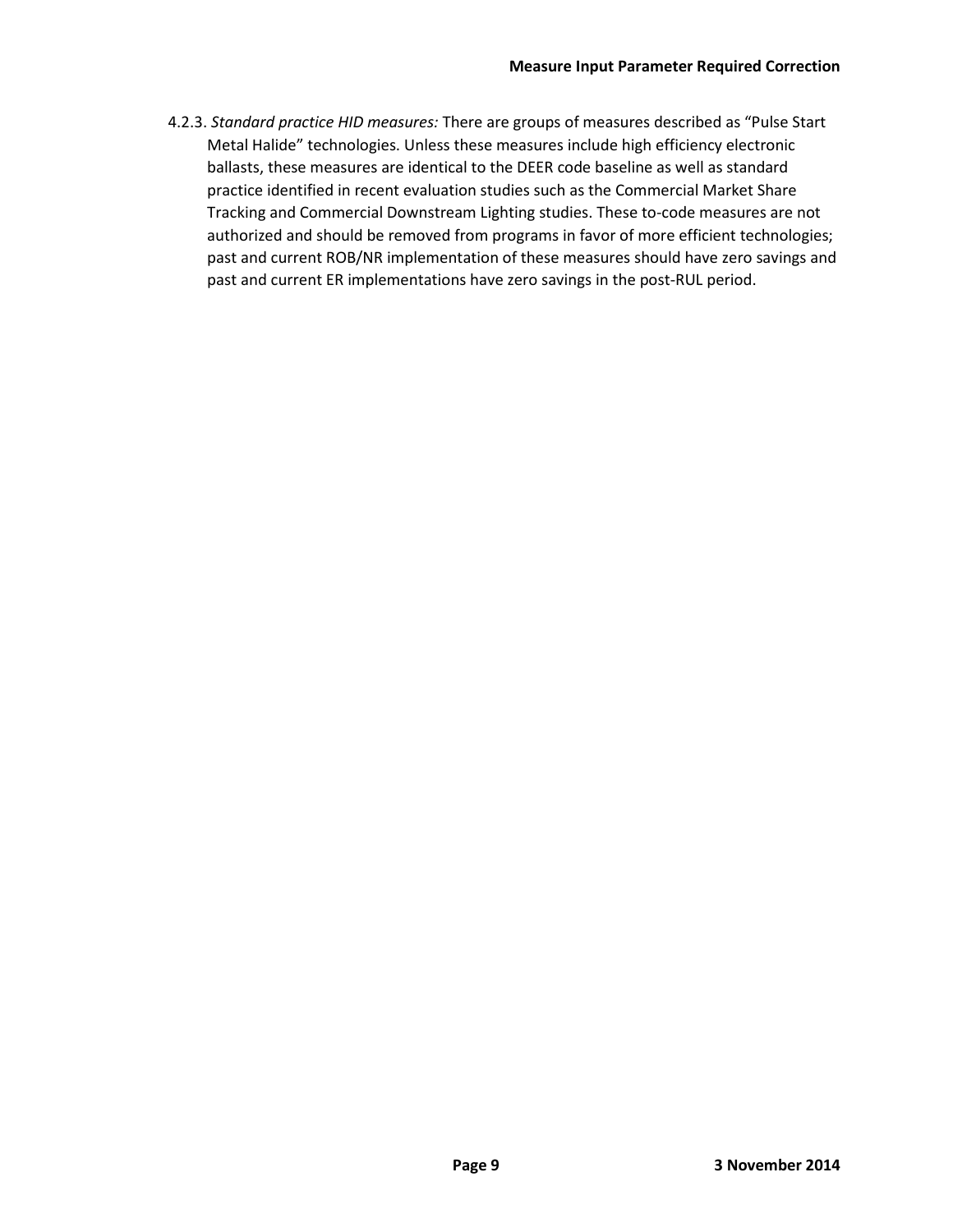# <span id="page-9-0"></span>**Appendix: Policy Direction Relating to Measure and Project Parameters**

The purpose of this appendix is to provide the background relating to the development and use of measures parameters to be used in developing, implementing and reporting energy efficiency portfolio activities. The measure parameters include all those used in calculating the Total Resource Cost (TRC) and Program Administrators Cost (PAC) ratios of benefits over costs. These parameters include energy savings, net-to-gross ratios, effective and remaining useful life, program costs including rebates or other incentives, and measures costs.

# **1. Measure cost direction**

# 1.1. Inclusion of all costs

Ensuring that all costs and revenue requirements are included into the TRC cost has been a continuous Commission policy directive.

# D.08-01-006 at 8:

"There has been a long history of Commission effort to uphold the integrity of the TRC formulation by ensuring a correct accounting of all costs and all benefits.<sup>11</sup> When calculating this summation of costs for various program delivery designs, care must be taken to simultaneously ensure that all costs are counted but that no costs are double counted. This missing or double counting issue can be a problem with any of the terms of this formula."

Footnote 11 "See for example, D.92-09-080, 45 CPUC 2d, p. 569, which is reproduced in Attachment 4 to D.05-04-051: 'Total resource costs represents the total cost of obtaining the [demand-side management] program as a utility resource, and include both the program participants' out-of-pocket costs (i.e., customer contribution) and the utility's revenue requirement costs (e.g., rebates, administrative expense).' "

Additionally, correctly classifying PA implementation costs has also been a subject of Commission policy directives. "Incentives" paid to parties other than the participating customer must be correctly classified in categories other than the rebates to customer category; this includes the categories of "direct installation," "incentives to others," and "non-incentive direct implementation" categories.

# D.08-01-006 at 10:

In order to define other TRC terms, it is necessary to describe the "INC" or "incentive" term that is used in the SPM definition of the TRC test. As we discussed in D.06-06-063, the SPM defines the INC term very narrowly as the type of incentive that can be treated as a transfer payment in the SPM TRC formulation. The definition of the INC term, as set forth in the SPM, is restricted to "dollar benefits" such as rebates or rate incentives (monthly bill credits) paid by the sponsoring utility to the customers participating in the program:

"Some difference of opinion exists as to what should be called an incentive. The term can be interpreted broadly to include almost anything. Direct rebates, interest payment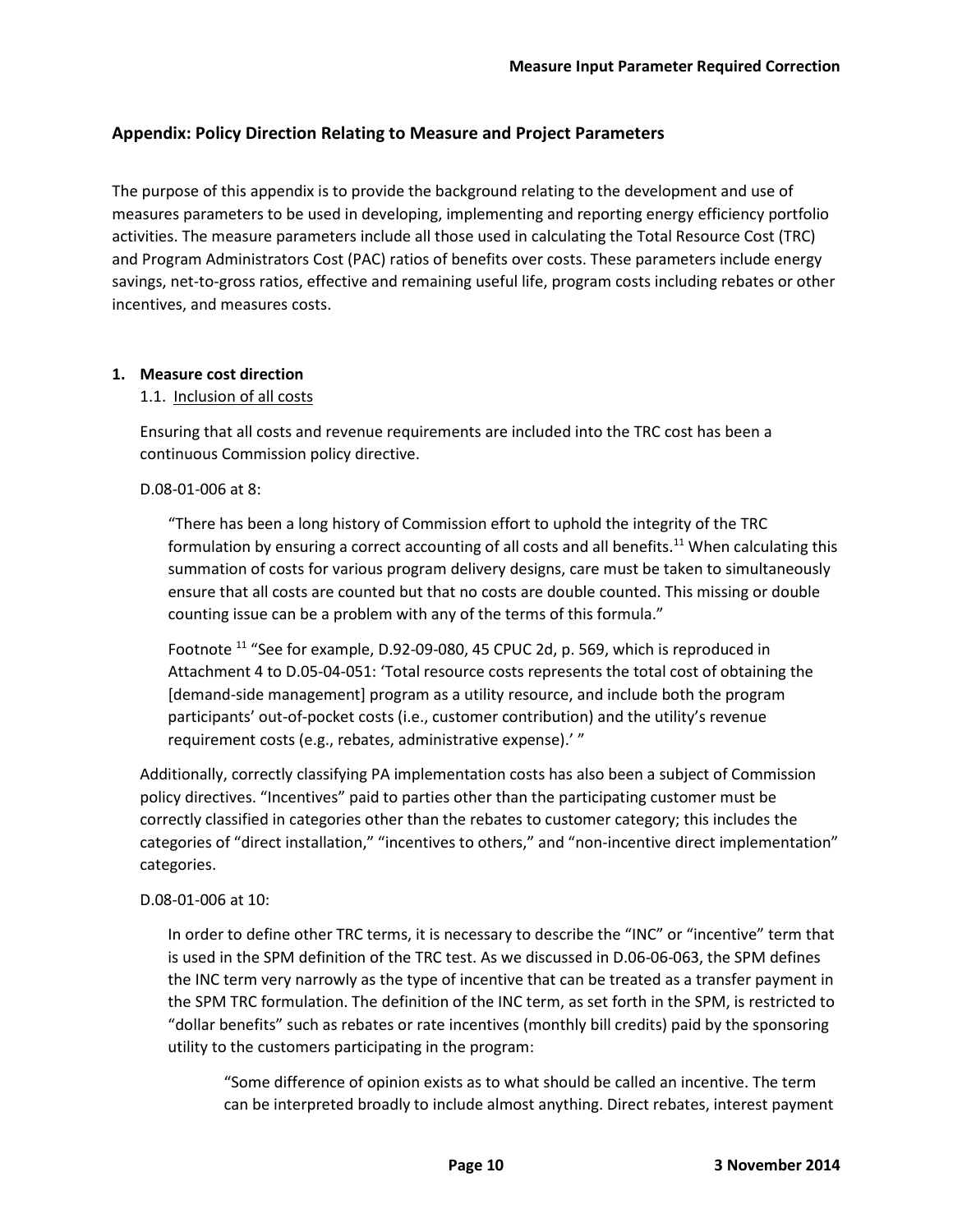subsidies, and even energy audits can be called incentives. Operationally, it is necessary to restrict the term to include only dollar benefits such as rebates or rate incentives (monthly bill credits). Information and services such as audits are not considered incentives for the purposes of these tests. If the incentive is to offset a specific participant cost, as in a rebate-type incentive, the full customer cost (before the rebate) must be included in the PCt term." 14

Footnote<sup>14</sup> "2001 SPM, p. 11, footnote 3."

#### 1.2. Correct use of full, incremental and discounted full plus incremental

#### D.12-05-015 at 349:

"The measure or project cost utilized in an early-retirement case is the full cost incurred to install the new high-efficiency measure or project, reduced by the net present value of the full cost that would have been incurred to install the standard efficiency second baseline equipment at the end of the remaining useful-life period. Thus, the early-retirement cost is higher than the incremental cost used in a replace-on-burnout or normal-replacement case, only by the time value of the dollar amount of the standard equipment full installed cost, using our adopted costeffectiveness discount rate to calculate that time valuation."

- 1.3. Incentives expected to be less than measure cost unless justification is provided for review and approval
- D.12-05-015 at 349:

"As with all measures, our policy expects that incentives offered for early retirement will not exceed the actual early retirement cost.<sup>495</sup>"

Footnote 495 "EEPMv4, Rule IV.4"

# **2. Net-to-Gross direction**

# 2.1. DEER and staff dispositions are the only source of NTG values

DEER contain NTG values for specific measures, groups of measures and/or delivery mechanisms. DEER also contains several "default" NTG values which are to be used when no other measure or activity specific DEER NTG value is provided. Between its measure and activity specific plus default NTG values DEER provides complete coverage for all measures in all activities. Due to this complete coverage there is no merit to any argument that a PA may present that there was no current DEER NTG value that was directed to be applied to any measure activity.

There is no authorization in any Decision or Ruling for PAs to develop their own NTG values. DEER and staff disposition on PA workpapers and custom projects are the only authorized source of NTG values. PAs utilizing their own developed or preferred values for NTG in place of DEER or staff disposition values is not acceptable; such unauthorized values shall be considered errors and are the PAs responsibility to correct such errors whether specifically identified by a staff review or not.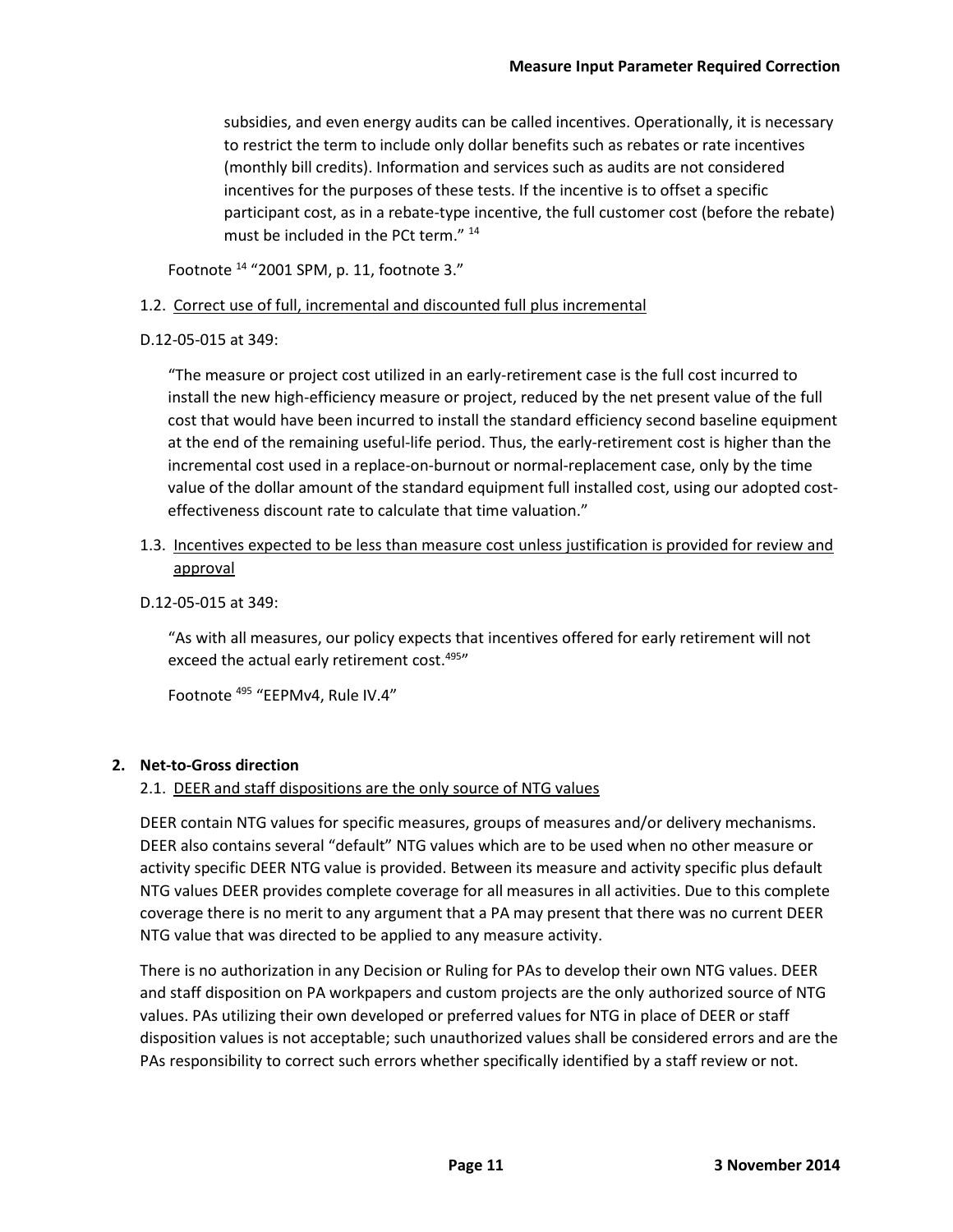Decisions have instructed DEER to include specific NTG values for measures and activities not previously available. These include an Energy Upgrade California (EUC) 0.85 value, and Emerging Technologies (ET) 0.85 or greater value discussed in the next section in more detail.

# D.12-05-015 at 169:

"Consistent with the commitment we are making to this program, we direct Commission Staff to use a default Net-to-Gross ratio of 0.85 for Energy Upgrade California custom projects."

#### D.12-05-015 at 328:

"As TURN suggests, the Commission did not envision the ex ante update process, for either DEER or non-DEER values, to be a negotiation between Commission Staff and the utilities or other parties. We require that Staff seek input and review from parties on all ex ante values. However, Commission Staff should recommend ex ante values that reflect the best estimate of expected real portfolio accomplishments based upon the most appropriate and accurate data available.

We disagree with comments that DEER should be based only upon evaluation methods and results. As stated above, DEER falls under Commission Staff's broad responsibilities to undertake research and analysis in support of policy oversight.<sup>457</sup> To perform these research and analysis functions we have given Commission Staff the flexibility to obtain input and perform research as it deems appropriate.458 Ex ante values used for planning must be the best estimates of the likely accomplishments of the utilities' proposed portfolios."

Footnotes <sup>457</sup> "D.05-01-055, Section 5.3.2 at 128."

458 "Ibid. at 130."

#### D.12-05-015 at 331:

"The utilities will not have the option to replace DEER assumptions and values with their preferred values unless the Commission Staff agrees with their proposal for such replacements."

# D.12-05-015 at 332:

"We direct Commission Staff and the utilities to work together to identify each of the values that have been updated and develop a clear procedure for applying the updates to relevant non-DEER workpapers. The procedure must follow our intent to utilize DEER assumptions and values in non-DEER workpapers, but we provide Commission Staff flexibility to interpret the details of this requirement in a manner it finds reasonable and practical."

#### D.12-05-015 at 338:

"We agree with comments that point out that non-DEER ex ante values will often depend upon DEER. We expect the development of non-DEER values to utilize DEER assumptions, methods and data whenever appropriate."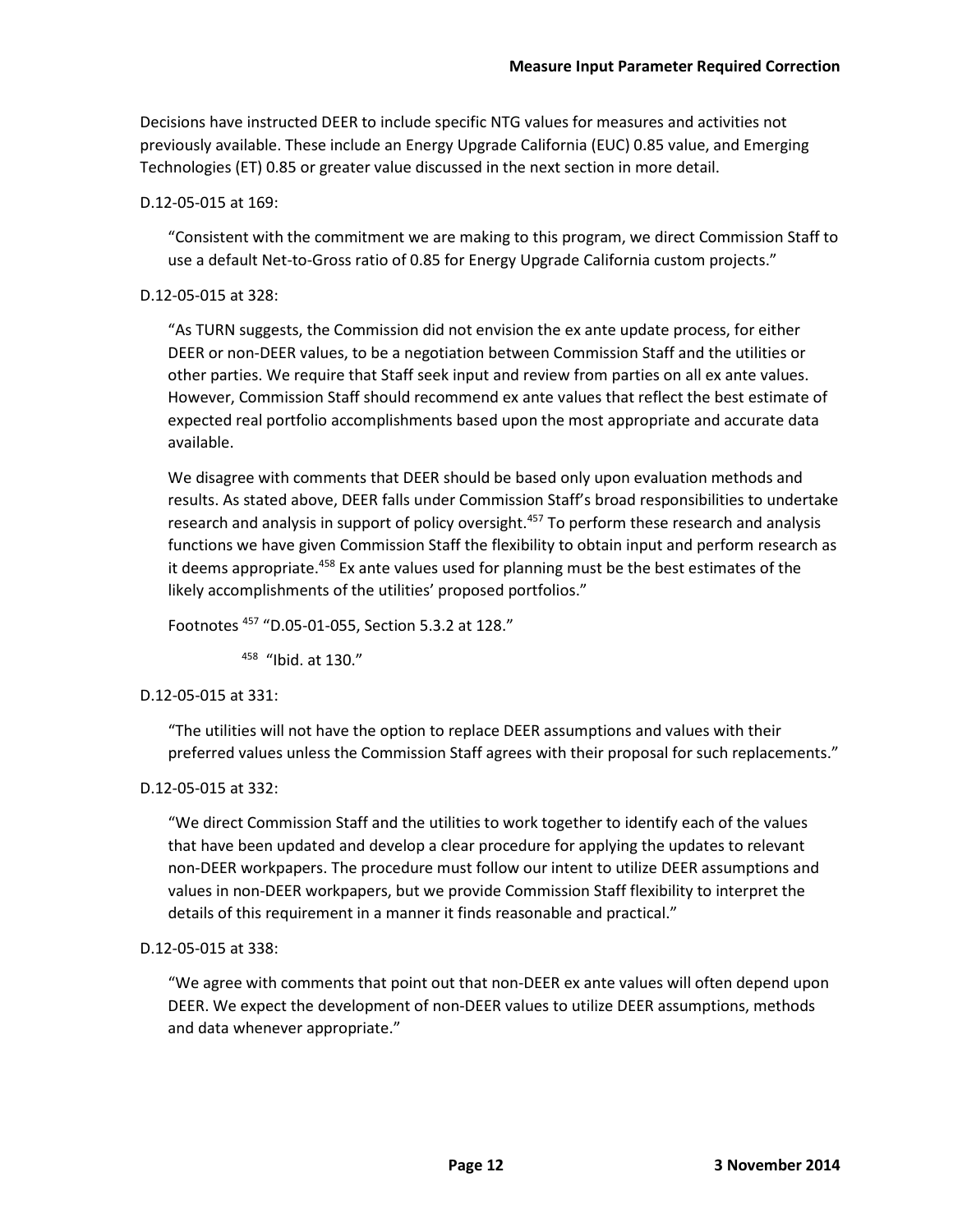### D.12-05-015 at 342:

"The utilities are directed to ensure that custom measure and project calculation tools or methods are consistent with the adopted DEER values and assumptions as applicable."

#### D.12-05-015 at 344:

"Our adopted custom measure and project review process was conceived both to help motivate improvements to the ex ante values for those projects and to motivate the utilities to respond to Commission Staff reviews with appropriate program design changes. We expect the utilities to respond to Commission Staff reviews by taking steps to change the program activities to improve both gross and net results. To that end, we direct Commission Staff to conduct Net-to-Gross (net of free ridership) screenings as part of its ex ante project reviews process."

#### D.12-05-015 OP:

"44. Commission Staff shall use a Database for Energy Efficient Resources default Net-to-Gross ratio of 0.85 as a floor for Energy Upgrade California custom projects."

#### D.14-10-046 OP 9

"9. For all projects undertaken by schools, and for programs targeting specific transmission, distribution, or generation constrained areas (other than bottoming-cycle combined heat and power projects), the following rules shall apply:

a) For purposes of determining net savings, default ex ante lockdown rules apply, except that a Net-to-Gross ratio of .85 (before spillover effects) is "locked down" for all projects.

[b) though d) omitted]

e) All K-12 and community college energy efficiency projects, not just those funded by Proposition 39, are eligible for the treatment specified in subsections (a)-(d) above."

# 2.2. Use of ET NTG

The 0.85 values for NTG can only be utilized for measures added as a direct result of ET activities and staff has authority to accept or reject any PA proposed use of this NTG classification as well as. An explicit burden of proof of ET program attribution for the measure appearing in the PA portfolio has been placed upon the PA; the mere statement that a measure is ET eligible in a workpaper or use of the NTG in a claim is insufficient, is considered an error and shall be considered rejected with or without and explicit review by staff. The PA must show the relevant ET program substantive activities around the specific measures as well as demonstrate the ET program activities preceded the introduction of the measure into the portfolio and trace the ET program activity influence that lead to the introduction of the measure.

#### D.12-05-015 at 62:

"We also agree with comments regarding Net-to-Gross values to use for measures added to the utility portfolios as a direct result of Emerging Technology Program activities (or Emerging Technologies measures). We direct Commission Staff to assign a new Net-to-Gross category for Emerging Technology measures with a default Net-to-Gross value of 0.85. The existing non-DEER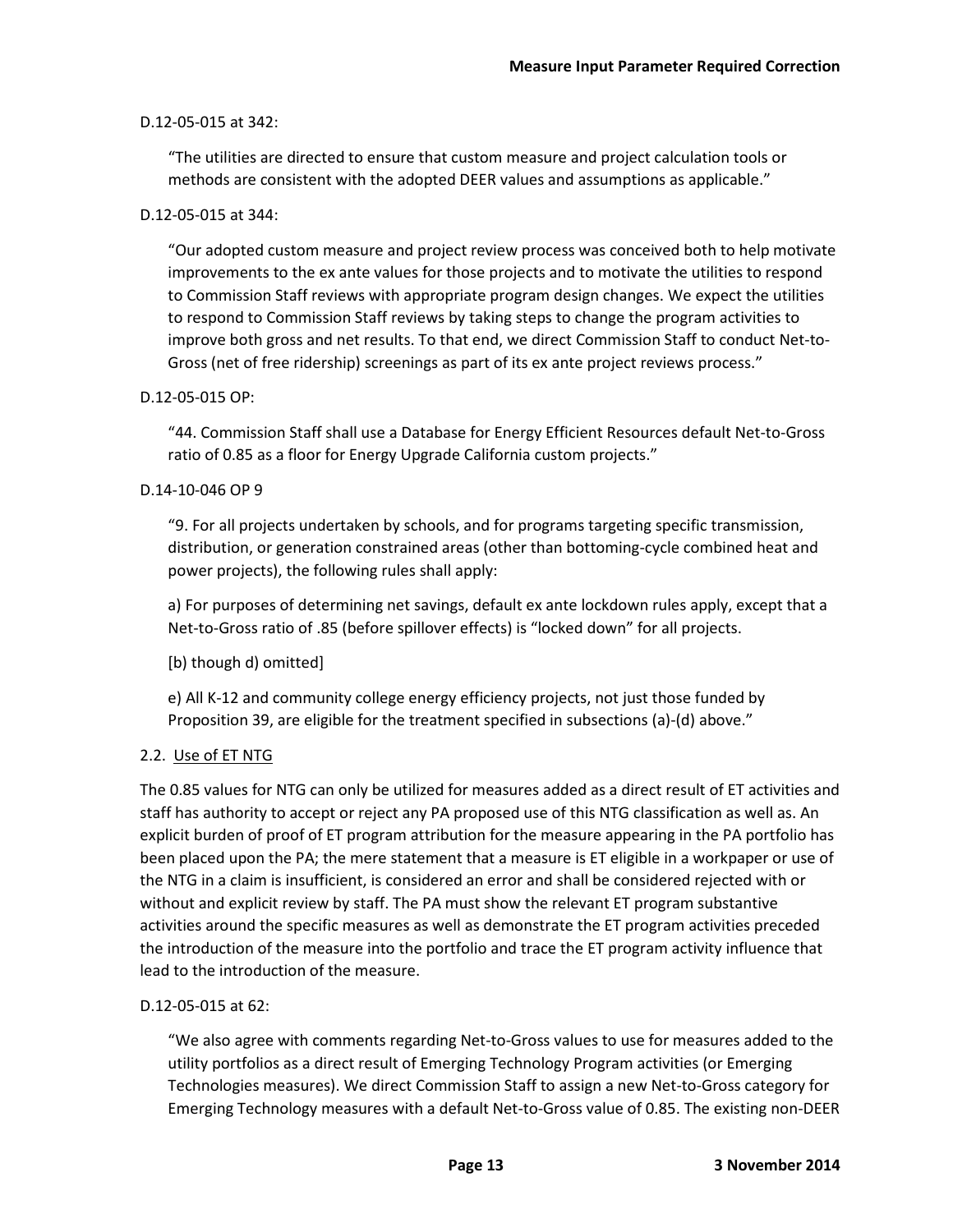measure submission process shall also cover Emerging Technology measures, and the utilities may request, in their non-DEER Emerging Technologies measure workpaper submissions, that measure be assigned an Net-to-Gross value at or above the 0.85 default value.

Commission Staff shall have the authority to accept or reject a utility Emerging Technology measure classification and to set any Emerging Technology measure's Net-to-Gross at a higher value than the default value as it deems appropriate."

#### D.12-05-015 OPs:

"14. Commission Staff shall assign a new Net-to-Gross category for Emerging Technology measures with a default Net-to-Gross value of 0.85.

15. Commission Staff shall accept or reject a proposed Emerging Technology measure classification and set any Emerging Technology measure's Net-to-Gross ratio at a higher value than the default value as it deems appropriate."

#### 2.3. Use of DI into HTR NTG

The DEER NTG tables contain alternate "default" values for activities that are for "direct install hardto-reach only". Similarly, the DEER 2011 report listed these 0.85 values as "Direct Install for Hard to Reach markets only". These are not to be interpreted as activities that are just direct install or just into hard to reach, but rather activities that are directly installing measures into a hard-to-reach customer facility.

There will be separate issues when defining hard-to-reach for residential versus small business customers. However, there are some common barriers for both including:

Those customers who do not have easy access to program information or generally do not participate in energy efficiency programs due to a combination of language, business size, geographic, and lease (split incentive) barriers. These barriers to consider include:

Language – Primary language spoken is other than English, and/or

Geographic – Businesses in areas other than the United States Office of Management and Budget (OMB) Combined Statistical Areas (CSA) of the San Francisco Bay Area , the Greater Los Angeles Area and the Greater Sacramento Area or the OBM metropolitan statistical areas or San Diego County

Notes on OMB CSA designations:

The OMB has designated a 12-county CSA titled the [San Jose-San Francisco-Oakland, CA](http://en.wikipedia.org/wiki/San_Jose-San_Francisco-Oakland,_CA_Combined_Statistical_Area)  [Combined Statistical Area](http://en.wikipedia.org/wiki/San_Jose-San_Francisco-Oakland,_CA_Combined_Statistical_Area) which includes the nine counties o[f Alameda,](http://en.wikipedia.org/wiki/Alameda_County,_California) [Contra](http://en.wikipedia.org/wiki/Contra_Costa_County,_California)  [Costa,](http://en.wikipedia.org/wiki/Contra_Costa_County,_California) [Marin,](http://en.wikipedia.org/wiki/Marin_County,_California) [Napa,](http://en.wikipedia.org/wiki/Napa_County,_California) [San Francisco,](http://en.wikipedia.org/wiki/San_Francisco_County,_California) [San Mateo,](http://en.wikipedia.org/wiki/San_Mateo_County,_California) [Santa Clara,](http://en.wikipedia.org/wiki/Santa_Clara_County,_California) [Solano,](http://en.wikipedia.org/wiki/Solano_County,_California) and [Sonoma](http://en.wikipedia.org/wiki/Sonoma_County,_California) which border the San Francisco Bay plus the three counties of [San Joaquin,](http://en.wikipedia.org/wiki/San_Joaquin_County,_California) [Santa Cruz,](http://en.wikipedia.org/wiki/Santa_Cruz_County,_California) and [San](http://en.wikipedia.org/wiki/San_Benito_County,_California)  [Benito](http://en.wikipedia.org/wiki/San_Benito_County,_California) that are economically tied to the nine counties that that border the San Francisco Bay.

The OMB definition of this CSA includes Los Angeles, Orange, San Bernardino, Riverside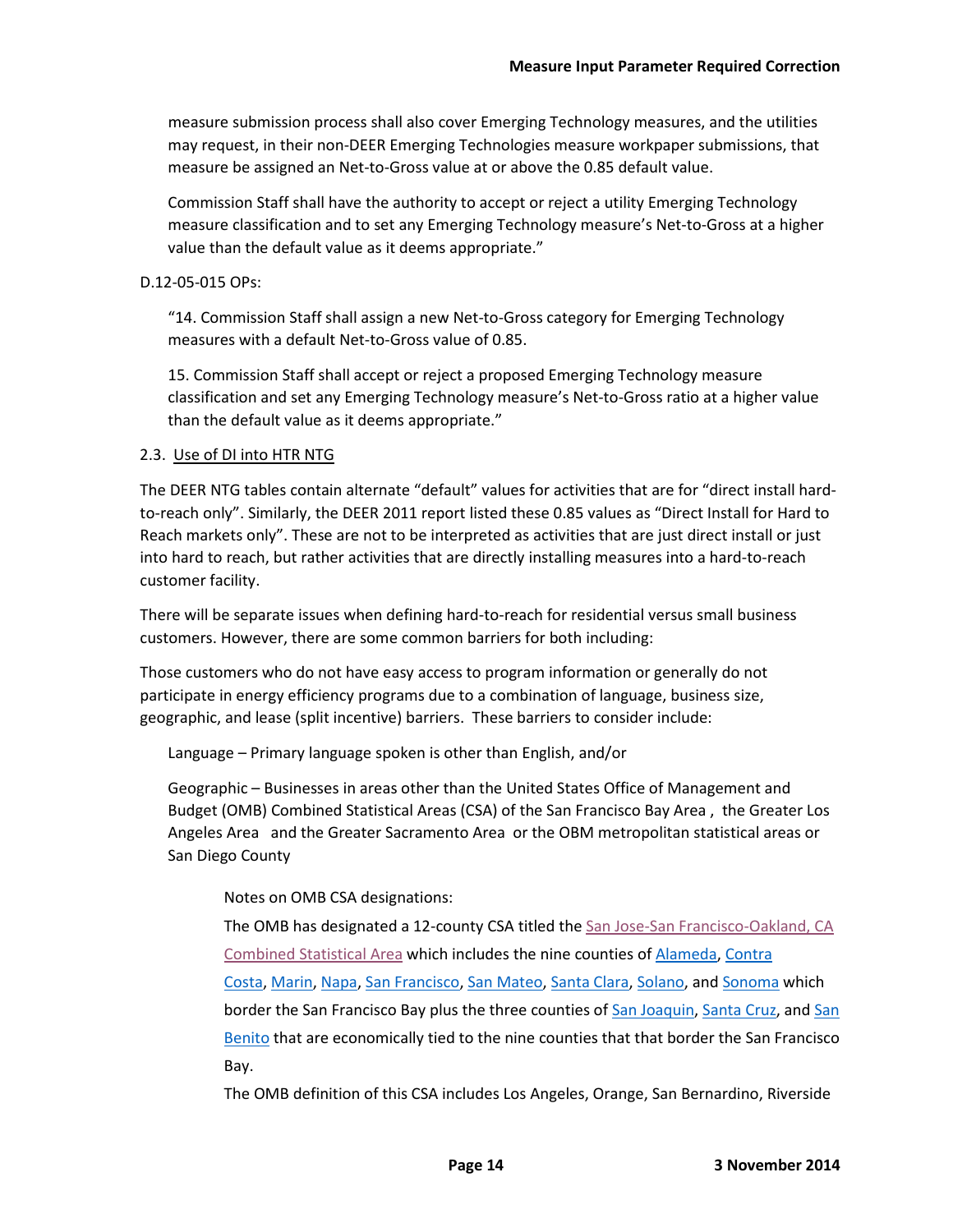and Ventura counties. The OMB definition of this CSA includes Sacramento, Yolo, El Dorado, Placer, Sutter, Yuba, and Nevada counties.

For small business added criteria to the above to consider:

Business Size – Less than ten employees and/or classified as Very Small (Customers whose annual electric demand is less than 20kW, or whose annual gas consumption is less than 10,000 therm, or both) , and/or

Leased or Rented Facilities – Investments in improvements to a facility rented or leased by a participating business customer

For residential added criteria to the above to consider:

Income – Those customers who qualify for the California Alternative Rates for Energy (CARE) or the Family Electric Rate Assistance Program (FERA), and/or

Housing Type – Multi-family and Mobile Home Tenants (rent and lease)

#### **3. Early retirement specification direction**

#### 3.1. Baseline

The selection of early retirement (ER) and a pre-existing condition or replaced equipment baseline can only be accepted when a preponderance of evidence exists that the program has induced the replacement rather than merely caused an increase in efficiency in a replacement that would have occurred without the program. This evidence cannot be assumed to exist but rather must be collected and provided by the PA as part of their normal implementation and workpaper development activities.

#### D.12-05-015 at 346:

"In D.11-07-030, we adopted an approach to establishing a baseline for ex ante gross savings values.<sup>491</sup> This approach requires the review of the evidence related to one of the two baseline choices: (1) the pre-existing equipment used in the early retirement case; or (2) new equipment that is feasible to use and is code-compliant or an industry standard practice. Evidence relating to the reasons for the equipment replacement is used to make the baseline choice.

We note that D.11-07-030 may not reflect our clarification that the compelling evidence standard for the determination of baseline equipment must be applied to both possible outcomes.492 Specifically, D.11-07-030 notes that it is necessary to establish, by a preponderance of evidence, that the program has induced the replacement rather than merely caused an increase in efficiency in a replacement that would have occurred without the program.

We direct Staff to update and distribute to the service list of this proceeding Appendix 1 of Attachment B to D.11-07-030, to incorporate clarifications provided here regarding baseline for gross savings estimates, and to indicate that a preponderance of evidence on the motivation for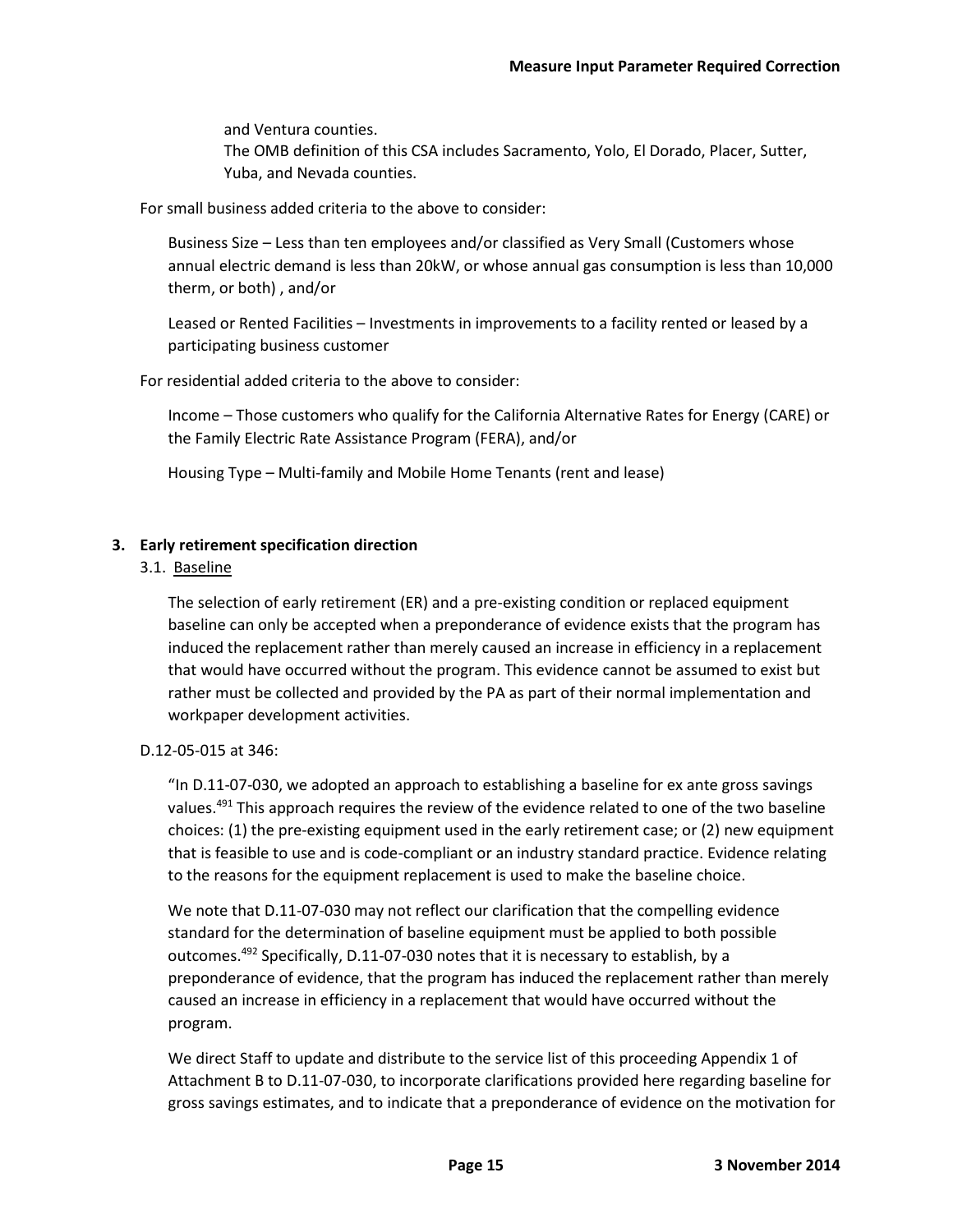equipment replacement shall be utilized to determine which of the two baseline alternatives is applied for all gross savings estimates.

As with many ex ante value setting activities, there will likely be cases where there is a difference of opinions among experts as to the interpretation of evidence for baseline determination. Commission Staff should use its ex ante review process to establish guidelines on how to evaluate and weigh different types of evidence for the determination of the appropriate baseline alternative."

Footnote 491 "D.11-07-030, Appendix I to Attachment B.

Footnote 492 "D.11-07-030 at 40."

#### D.12-05-015 at:

"The choice of an early retirement baseline implies that a dual baseline analysis shall be performed. 494 In the dual baseline analysis, the existing equipment baseline is utilized for the first or "early-retirement" period, also referred to as the "remaining-useful-life" period. For the second period from the end of the remaining-useful-life period through the end of the effective useful life of the new equipment, the baseline is set using the replace-on-burnout or normalreplacement equipment. The equipment used as the second baseline in early retirement must be equipment that is feasible to use and would be compliant with code requirements or industry standard practice. Regulations, codes, and standards applied to a baseline should be those that are known to be effective at the start of that baseline period, due to regulatory action that has been taken and will be effective at that future date."

Footnote <sup>494</sup> "EEPMv4, Rule IV.2. and also footnote 9."

# 3.2. RUL

# D.12-05-015 at 347:

"Once it is established that the program caused the existing equipment to be replaced early, we need to establish the period of accelerated retirement. In our discussion of DEER updates above, we note that DEER contains values for the effective useful life for many technologies and recommend using one-third of the effective useful life as the remaining useful life until further study results are available to establish more accurate values.<sup>493</sup> For the case of program induced early retirement, the remaining useful life of the existing equipment should be used as the starting assumption for the period of accelerated retirement.

As is the case when evaluating evidence for program induced early retirement, evidence for the remaining life and the period of accelerated replacement of the existing equipment can also be reviewed. The use of a DEER remaining useful life starting point for the acceleration period may be replaced. However, this should be allowed only if credible evidence is available to support an alternative value and that evidence leads Commission Staff to deem it more credible than of the adopted DEER values. Commission Staff should develop guidelines for the evaluation of remaining useful life evidence for the replacement of the DEER default values for specific projects and technologies. We provide this flexibility to utilize alternative remaining useful life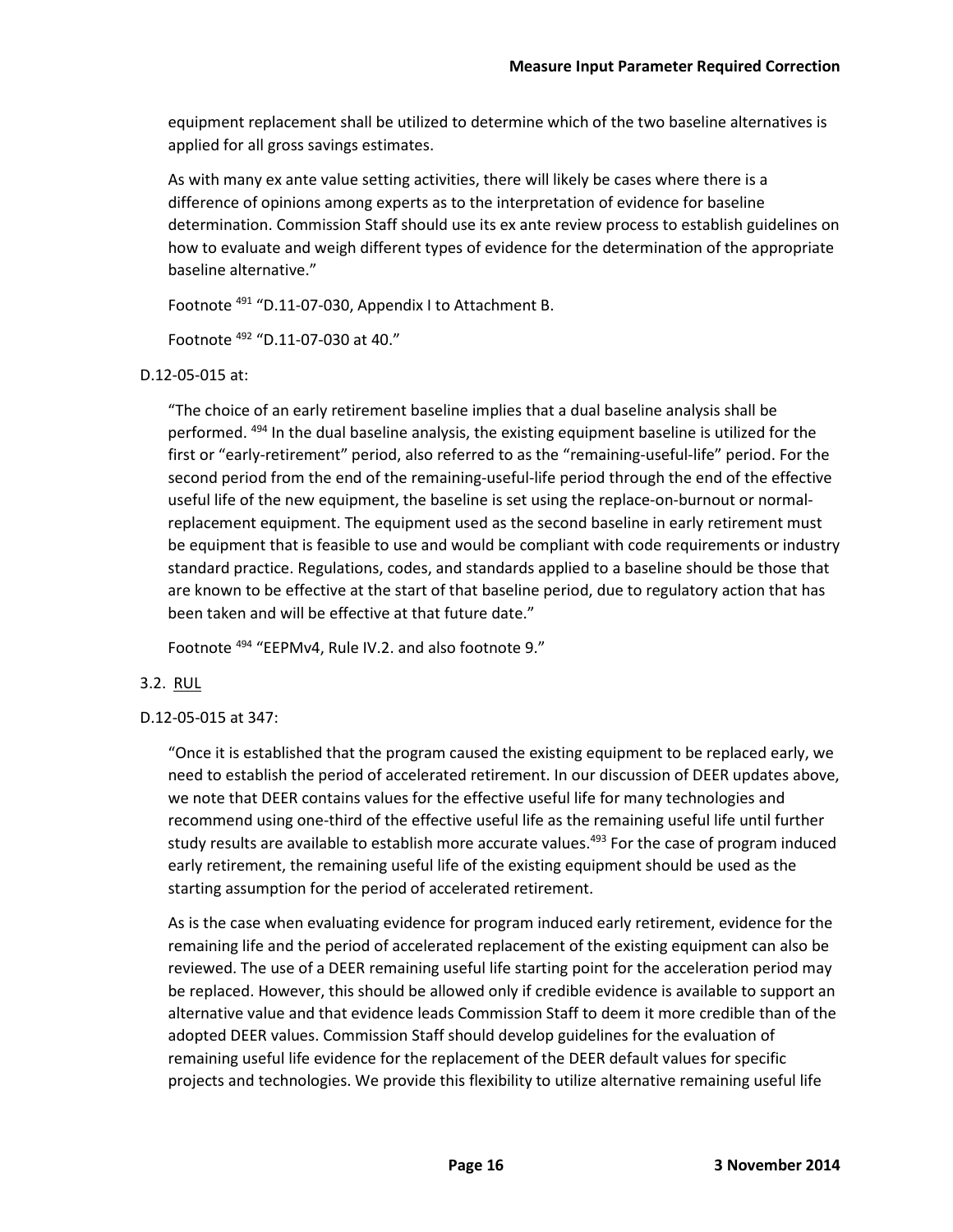values, based upon project or technology specific evidence, in place of the DEER adopted values primarily for use in Staff's review of the utilities' custom project and measure ex ante values."

Footnote <sup>493</sup> "Summary of EUL-RUL Analysis for the April 2008 Update to DEER, KEMA, at 2."

D.14-10-046 OP 9:

"9. For all projects undertaken by schools, and for programs targeting specific transmission, distribution, or generation constrained areas (other than bottoming-cycle combined heat and power projects), the following rules shall apply:

[a) and b) omitted]

c) The cap on expected useful life shall be 30 years for removed equipment only (not the equipment replacing the removed equipment)."

# 3.3. Cost

# D.12-05-015 at 349:

"The measure or project cost utilized in an early-retirement case is the full cost incurred to install the new high-efficiency measure or project, reduced by the net present value of the full cost that would have been incurred to install the standard efficiency second baseline equipment at the end of the remaining useful-life period. Thus, the early-retirement cost is higher than the incremental cost used in a replace-on-burnout or normal-replacement case, only by the time value of the dollar amount of the standard equipment full installed cost, using our adopted costeffectiveness discount rate to calculate that time valuation. As with all measures, our policy expects that incentives offered for early retirement will not exceed the actual early retirement  $\text{cost}^{495\prime\prime}$ 

Footnote 495 "EEPMv4, Rule IV.4"

# 3.4. To-code measures and/or regressive baselines

There is a long standing expectation in CPUC policy and EE authorizations that the activities support projects that exceed code. This is a primary motivation for the inclusion of the credit for IOU induced codes and standard (C&S) changes into the goals and IOU attributed claims for C&S. This was clearly understood and stated by all IOU in the ALJ ordered workshop to explore the IOU application for C&S credit.

Joint Supplement to A.05-06-04 – Notice of availability of Energy Savings Estimates for Codes and Standards Advocacy Work, July 1, 2005, Attachment 1 (Report), Page 41:

"Is there possibility of double dipping if rebates are given for what is required by code? (Ariana Merlino)

Utilities agreed that they do not give rebates for meeting code, only for exceeding code. Code compliance programs should do things like training, education."

Since that time, to-code programs have required specific Commission authorization and with the exception of specifically authorized to-code activities all measure and project activities are expect to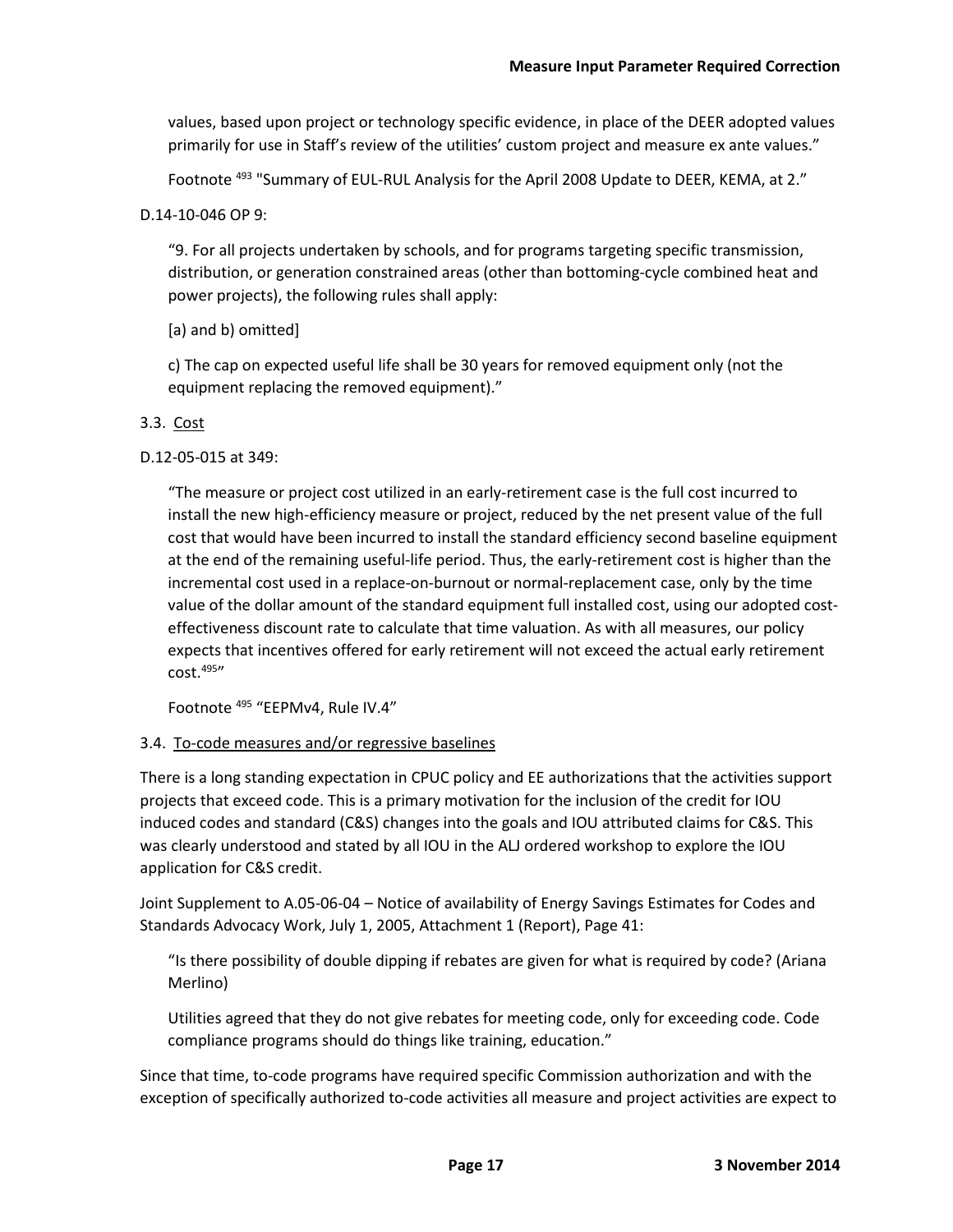exceed code or standard practice even in the case of early retirement. The only exceptions are authorized to-code activities such as the to-code pilots directed by D.14-10-046 OP 8. Additionally, retrofit baselines cannot be less efficient than the replaced equipment nor can the new equipment be of similar efficiency to the replaced equipment.

#### D.12-05-015 at 349:

"We find merit in the concern voiced by NAESCO that the finances of a deep retrofit activity may require convincing a customer to accelerate retirement of older equipment. However, we are equally concerned that the early retirement may push the customer not to do more than minimal code requirements. Early retirements should follow our policy to minimize lost opportunities and cream skimming.<sup>496</sup> We expect efforts aimed at replacing less efficient older equipment with newer better than code or industry standard practice equipment to also pursue deepening the retrofits at those sites by combining lower cost faster payback activities with higher cost longer payback measures."

Footnote 496 "EEPMv4, Rule II.4."

#### D.12-05-015 at 351:

"Independent of the baseline selection criteria, we would not expect that new equipment proposed for program incentive support would be simply a like-replacement of the existing equipment in efficiency level, as this would imply either a repair or normal replacement that would not quality as an energy efficiency upgrade, unless: (1) the proposed equipment exceeds standard practice or code, and (2) there is clear evidence that without support, the efficiency level would fall to the standard practice or code minimum."

D.14-10-046 at 58 (in the discussion of allowed early retirement):

"Projects, however, are still expected to exceed code even though they receive incentives that are calculated based on savings starting at pre-existing conditions."

#### D.14-10-046 OP 9

"9. For all projects undertaken by schools, and for programs targeting specific transmission, distribution, or generation constrained areas (other than bottoming-cycle combined heat and power projects), the following rules shall apply:

[a) omitted]

b) The only eligible measures are those that are above code."

January 22, 2014 Scoping Memorandum in R.13-11-005 at 7:

"[T]he 2015 portfolio is not the place to expand programs that are currently in the pilot stage. We speak here in particular to possible expansion of "to-code" programs, as several parties have proposed. Where the Commission has already approved pilots, the Commission should have an opportunity to analyze data from the pilots before administrators start additional pilots or expand from a pilot to a full-scale program. The Commission included expansion of to-code programs generally within the preliminary scope of Phase III of this rulemaking, and we do not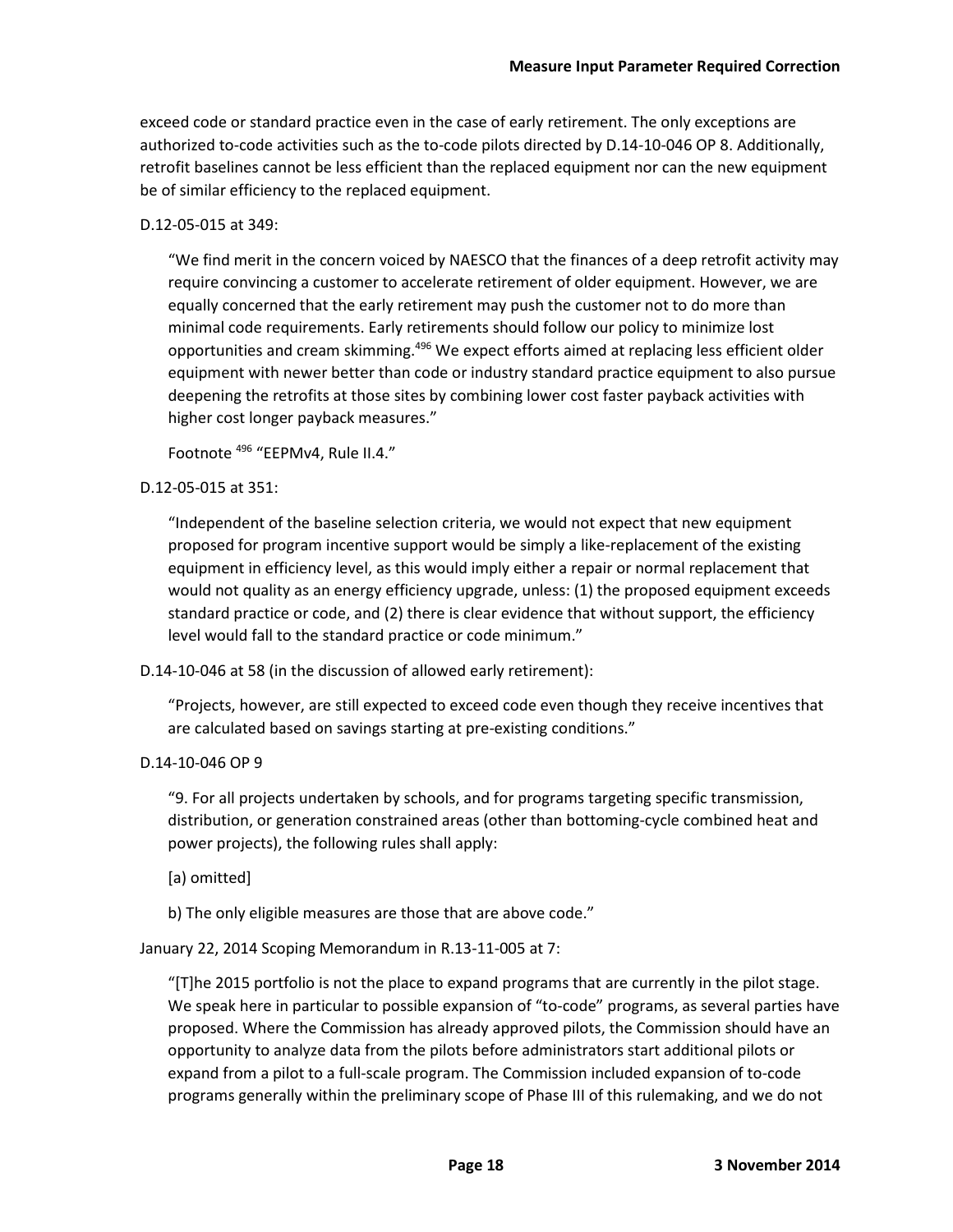see an immediate need to address the issues associated with to-code programs, per se, until then."

# **4. UES direction**

# 4.1. Baseline selection

See Section 3.1 Above for the discussion of baseline selection for ER measures which also includes a discussion of baselines for other measure types. For new construction (NC), replace-on-burnout (ROB) and normal replacement (NR) measures the baseline is set based upon the applicability of codes standards and regulations.

# D.12-05-015 at 350:

"For new equipment choices that are subject to existing regulations, codes or standards, our current policy provides that the baseline equipment be determined by the regulation, code, or standard requirements."

# D.12-05-015 at 351:

"In the cases when there is no regulation, code, or standard that applies, which would normally set the baseline equipment requirements, the baseline must be established using a "standard practice" choice. For purposes of establishing a baseline for energy savings, we interpret the standard practice case as a choice that represents the typical equipment or commonly-used practice, not necessarily predominantly used practice. We understand that the range of common practices may vary depending on many industry- and/or region-specific factors and that, as with other parameters, experts may provide a range of opinions on the interpretation of evidence for standard practice choice. Here again, we expect Commission Staff to use its ex ante review process to establish guidelines on how to determine a standard practice baseline."

# **4.2. Use of DEER**

The discussion and Decision text provided in Sections 1, 2, and 3 covers this topic and should be consulted. Those citations are further supported by the following Decision ordering Paragraphs.

# D.12-05-015 Ops

**"8.** The proposed dispositions for issues provided in Attachment A to this Decision are adopted and Commission Staff shall modify the final Database of Energy Efficiency Resources 2011 release to include all changes in those proposed dispositions."

**"10.** Pacific Gas and Electric Company, Southern California Edison Company, San Diego Gas & Electric Company, and Southern California Gas Company shall use the clarifying direction contained in the adopted dispositions for issues in Attachment A to this Decision in ex ante value filings required by this Commission."

**"143.** Pacific Gas and Electric Company, Southern California Edison Company, San Diego Gas & Electric Company, and Southern California Gas Company shall utilize Database for Energy